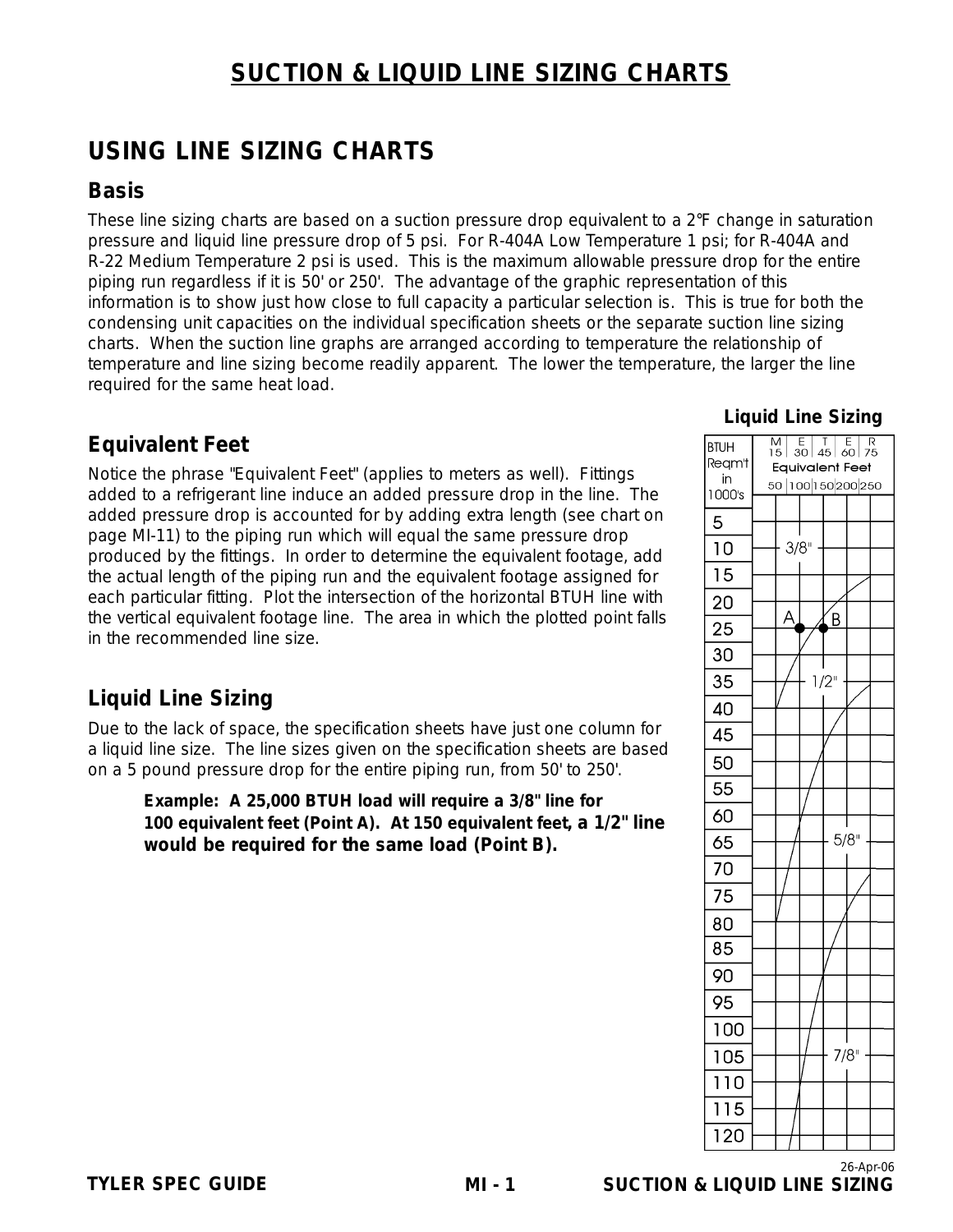### **Sizing Suction & Liquid Sub-Feed Line Properly**

**NOTE: Liquid & suction line lengths over 300 equivalent feet are discouraged by TYLER. Contact Applications Engineering for recommendations exceeding 300 equivalent feet!**



|               | <b>CASE-TO-CASE SUCTION LINE SUB-FEED BRANCH LINE SIZING</b>                                   |      |      |      |      |         |         |         |            |            |            |             |             |       |
|---------------|------------------------------------------------------------------------------------------------|------|------|------|------|---------|---------|---------|------------|------------|------------|-------------|-------------|-------|
| mт.           | $\Gamma$<br>56<br>າາ<br>28<br>48<br>20<br>$1^{\circ}$<br>36<br>40<br>24<br>16<br>44<br>∠ت<br>▵ |      |      |      |      |         |         |         |            |            |            |             |             |       |
| <b>R-404A</b> | 12 <sub>II</sub>                                                                               | 7/8″ | 7/8" | 7/8″ | 7/8" | $-1/8"$ | $-1/8"$ | $-1/8"$ | $1 - 1/8"$ | $1 - 1/8"$ | $1 - 1/8"$ | $11 - 1/8"$ | $1 - 1/8$ " | -1/8″ |

### **Suction Line Sizing**

The line sizing charts on each case specification sheet can be used to size the subfeed branch lines. When the line serves one case. select the size specified for 50 equivalent feet for the 8' or 12' case. This may be as small as 5/8" (example service meat cases), or as large as 1-3/8" (example multi-shelf ice cream cases). Select each suceeding step on the basis of the number of feet of case being served by that portion of the suction line.

### **Liquid Line Sizing**

Use the liquid line size chart on page MI-10 to determine the appropriate size in the same manner as for suction lines.

**Exception** - In the case of gas defrost, follow the special instructions on page MI-6 making and sizing a liquid line manifold at the case.

Low temp suction lines and all liquid lines must be insulated in all Nature's Cooling and Enviroguard applications! Horizontal suction lines should slope 1/2" per 10' toward the compressor to aid in good oil return.

**MI - 2**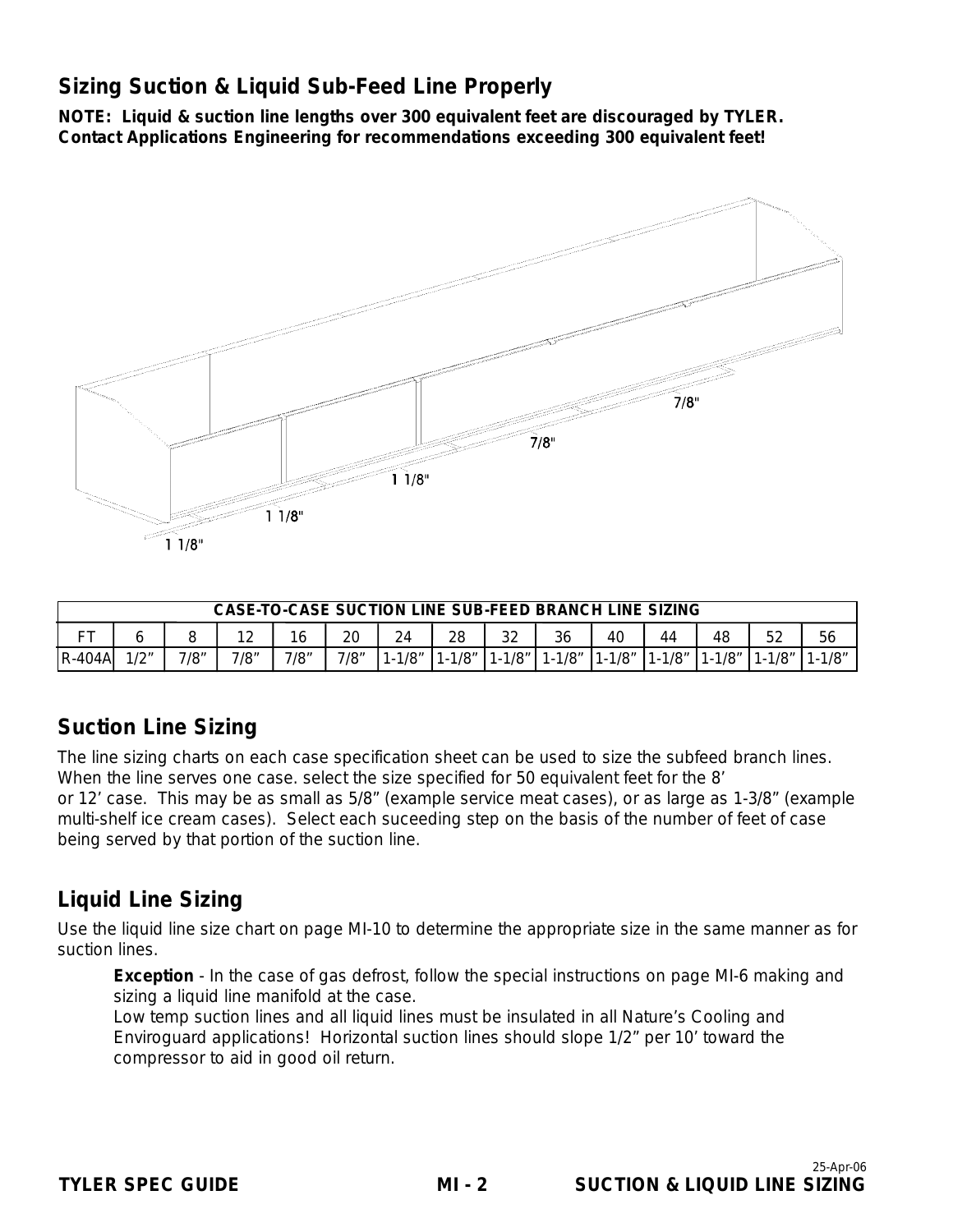# **REFRIGERATION PIPING**

### **Successful Installation of a Refrigeration System is Dependent Upon:**

- 1. Good piping practices with properly sized and installed lines as described in this section.
- 2. Cleanliness of all refrigeration piping is of the utmost importance in the installation procedure.

The use of gaseous nitrogen or carbon dioxide flowing at low pressure through the lines while they are being welded is necessary to assure relative freedom from oxides and scale which can clog the small ports on pilot operated valves and other valves in this system.

### **Some Possible Consequences of Poor Piping:**

- Increased oil requirements.
- Decreased operating efficiency and loss of capacity.
- Increased chances of fouling vital components.
- Failed compressors.

When **NC-2, NC-3** or **Enviroguard** is employed, **ALL LIQUID LINES** to and from the parallel rack (all the way from the building entrance to the fixtures) **MUST BE INSULATE!** Allowing subcooled liquid to warm in the lines cancels the energy saving advantage of subcooling the liquid and may even cause liquid to "flash". Flashing occurs when liquid converts to gas before reaching the expansion valve; this will cause erratic valve feed and subsequent loss of refrigeration.

**ALL LOW TEMP SUCTION LINES MUST BE INSULATED** in order to assure cool suction gas to the compressor. Cool gas is necessary to aid in cooling the motor windings (Head cooling fans help and sometimes are required by the compressor manufacturer). Compressor motor failure can result if the suction gas from fixtures warms too much on its way to the compressor.

**WITH GAS DEFROST, INSULATION ON THE SUCTION LINE** helps maintain the temperature of the hot gas flowing to the cases during defrost.

#### **Insulation on suction and liquid lines helps make the whole system more efficient. Insulate - it pays!**

The purpose of this section is to stress some of the more important aspects of piping, and areas in which difficulties are most likely to occur. This information is general, and cannot allow for all the possible factors in a given installation which can accumulate to make it less than acceptable. Page MI-? on pressure drop emphasizes the importance of properly designing the piping system.

### **Materials**

Use only clean, dry, sealed refrigeration grade copper tubing. Make copper to copper joints with phos-copper alloy or equal. Make joints of dissimilar metals of 35% silver solder. To prevent contamination of the line internally, limit the soldering paste or flux to the minimum required. Flux the male portion of the connection, never the female.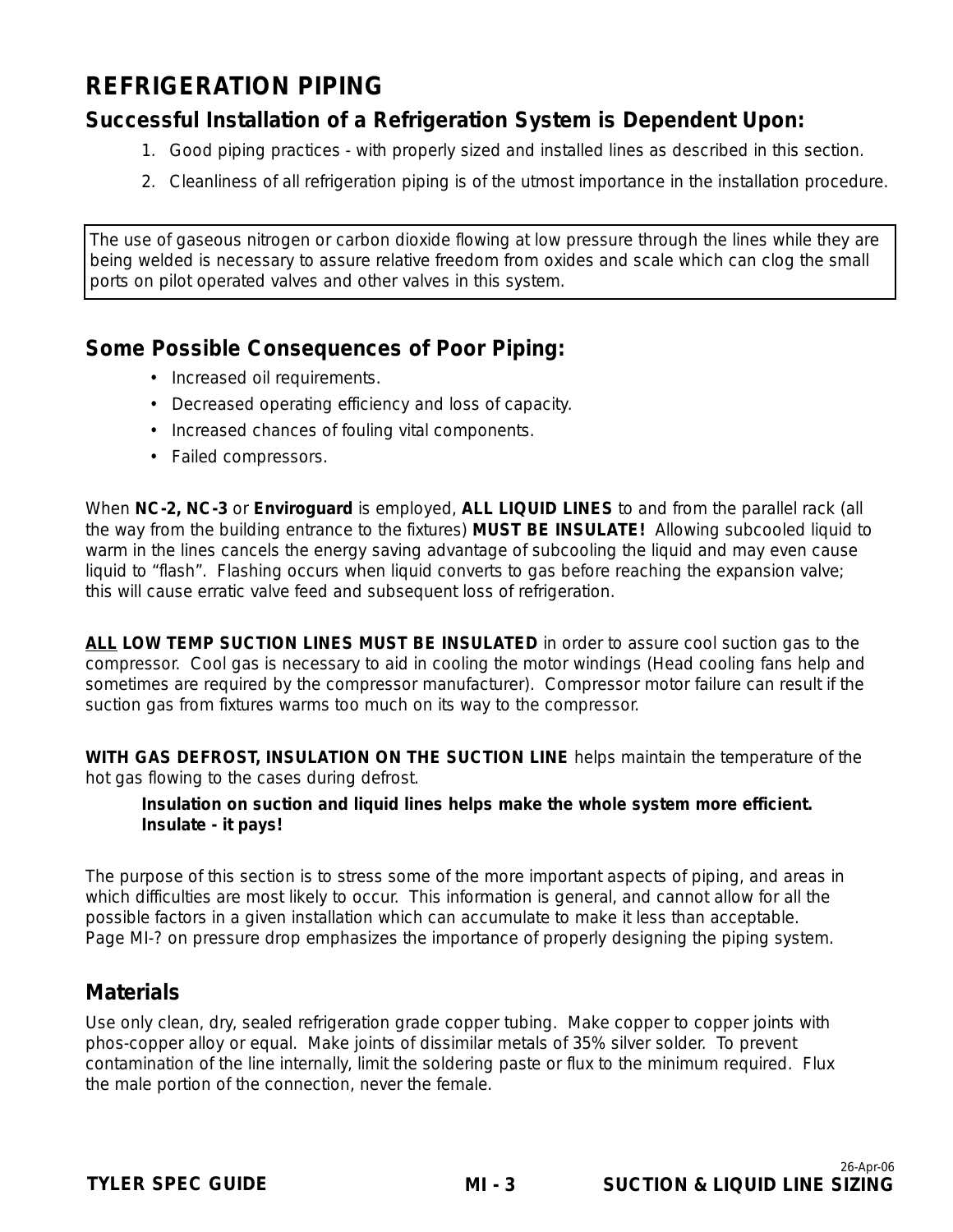Piping should be purged with dry nitrogen or carbon dioxide during the brazing process. This will prevent formation of copper oxide and scale inside the piping which can easily clog the small ports on pilot operated and other valves in the system.

#### **CAUTION**

#### **Pressure regulators must be used with nitrogen or carbon dioxide.**

### **Service Valves**

Field installed ball type service valves ARE RECOMMENDED TO FACILITATE SERVICING between the machine rack, the remote condenser, and the heat recovery coil.

Use long radius elbows rather than short radius elbows. Less pressure drop and greater strength make the long radius elbows better for the system. This is particularly important on discharge hot gas lines for strength, and suction lines for reduced pressure drop.

### **Vibration Isolation and Piping Support**

Piping must be properly supported to minimize line vibration. Vibration is transmitted to the piping by movement of the compressor and pressure pulsations of the refrigerant as it is pushed through the piping.

#### **Insufficient and improper supporting of tubing can cause excessive line vibration resulting in:**

- Excessive noise.
- Noise transmission to other parts of building.
- Vibration transmission of floors, walls, etc.
- Vibration transmission back to compressor and other attached components.
- Decreased life of all attached components.
- Line breakage.

### **Guidelines For Good Piping**

1. A STRAIGHT RUN OF PIPING, must be supported at each end. Longer runs will require additional supports along the length; usually these are not more than 8' intervals, depending on tubing size and situation. Clamps should be properly anchored and rubber grommets installed between the piping and clamp to prevent line chafing.



NOT GOOD: Tubing will vibrate or rotate about point 'C'

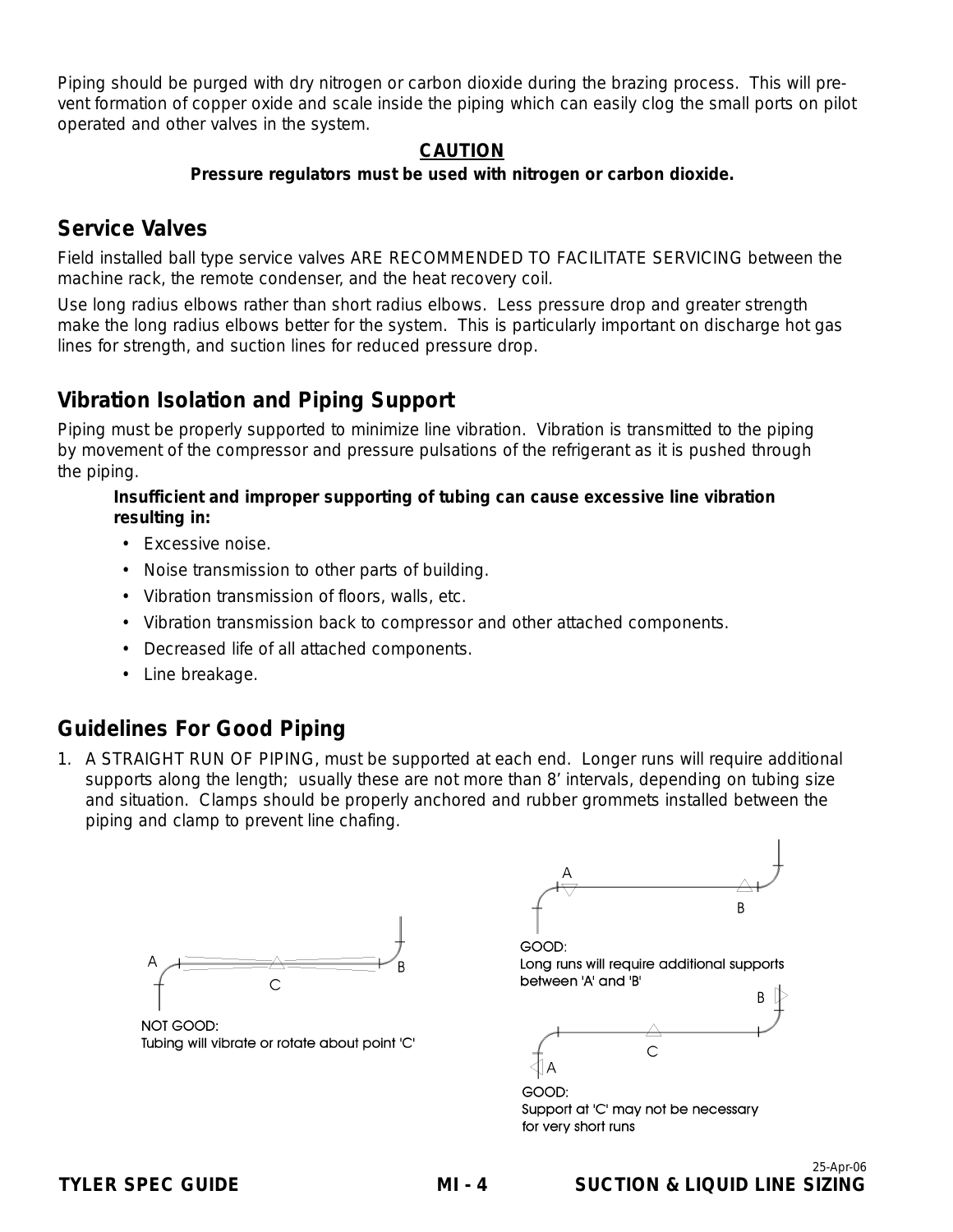#### **Supporting Corners**



2. CORNERS MUST BE SUPPORTED and cannot be left free to pivot around the A-B axis as shown above.

#### **Don't Overdo It!**



- 3. DON'T OVER SUPPORT PIPING when it is attached to the compressor rack. It must be free to float without stress.
- 4. DON'T USE SHORT RADIUS ELBOWS: They can have excessive internal stress which can lead to failure.
- 5. CHECK ALL PIPING AFTER THE SYSTEM HAS BEEN PLACED IN OPERATION: Excessive vibration must be corrected as soon as possible. Extra supports are cheap when compared to the potential refrigerant loss caused from failed piping.

PROPER LINE SIZING IS THE RESPONSIBILITY OF THE INSTALLING CONTRACTOR! Applications Department recommendations are listed on the System Summary Sheet furnished (if requested) with the job. Also, refer to the line sizing charts in these instructions. **Horizontal suction lines should slope 1/2" per 10' toward the compressor to aid in good oil return!**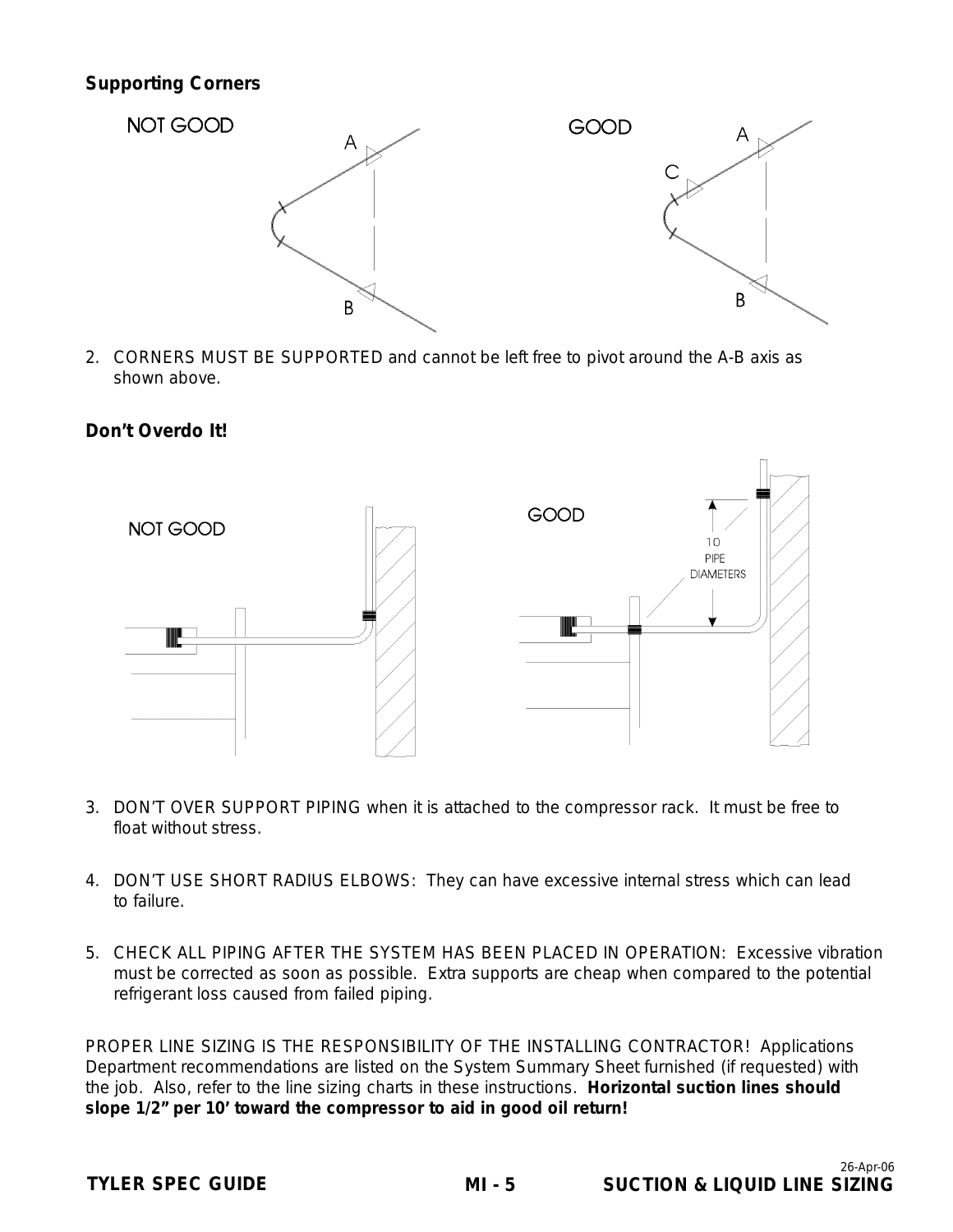### **Gas Defrost Liquid Lines**



### **Branch Lines**

Liquid lines to the cases should be branched off the bottom of the header. This ensures a full coulmn of liquid to the expansion valve. A branch line from the header to an individual case should not be over 3' long and must have a 3" expansion loop incorporated.

### **Don't Cross Pipe Systems**

Do not run suction or liquid lines through cases that are part of a separate system, especially if either has gas defrost. If there is no way to avoid this, insulate the piping for the portion that runs through the other cases.

### **Allow For Expansion**

The temperature variations of refrigeration and defrost cycles cause piping to expand and contract. The expansion of piping must be taken into consideration, otherwise a piping failure will result. The following are typical expansion rates for copper tubing:

 $-40^{\circ}$ F to  $-100^{\circ}$ F = 2.5" per 100 feet of run (ultra low temp)  $0^{\circ}$ F to -40 $^{\circ}$ F = 2" per 100 feet of run (low temp)  $0^{\circ}$ F to  $+40^{\circ}$ F = 1.5" per 100 feet of run (medium temp)  $+30^{\circ}$ F to  $+50^{\circ}$ F = 1" per 100 feet of run (high temp)

Expansion loops are designed to provide a definate amount of travel. Placing the loop in the middle of a piping run will allow for maximum pipe expansion with the minimal amount of stress on the loop. Don't use 45 degree elbows for loop construction because they will not allow the lines to flex. Refer to the charts on the next page for expansion loop lengths. Suction and liquid lines cannot be joined together or be allowed to touch. Pipe hangers must not restrict the expansion and contraction of piping.

#### **Insulation on suction and liquid lines makes the whole system more efficient! Insulate - it pays!**

**MI - 6**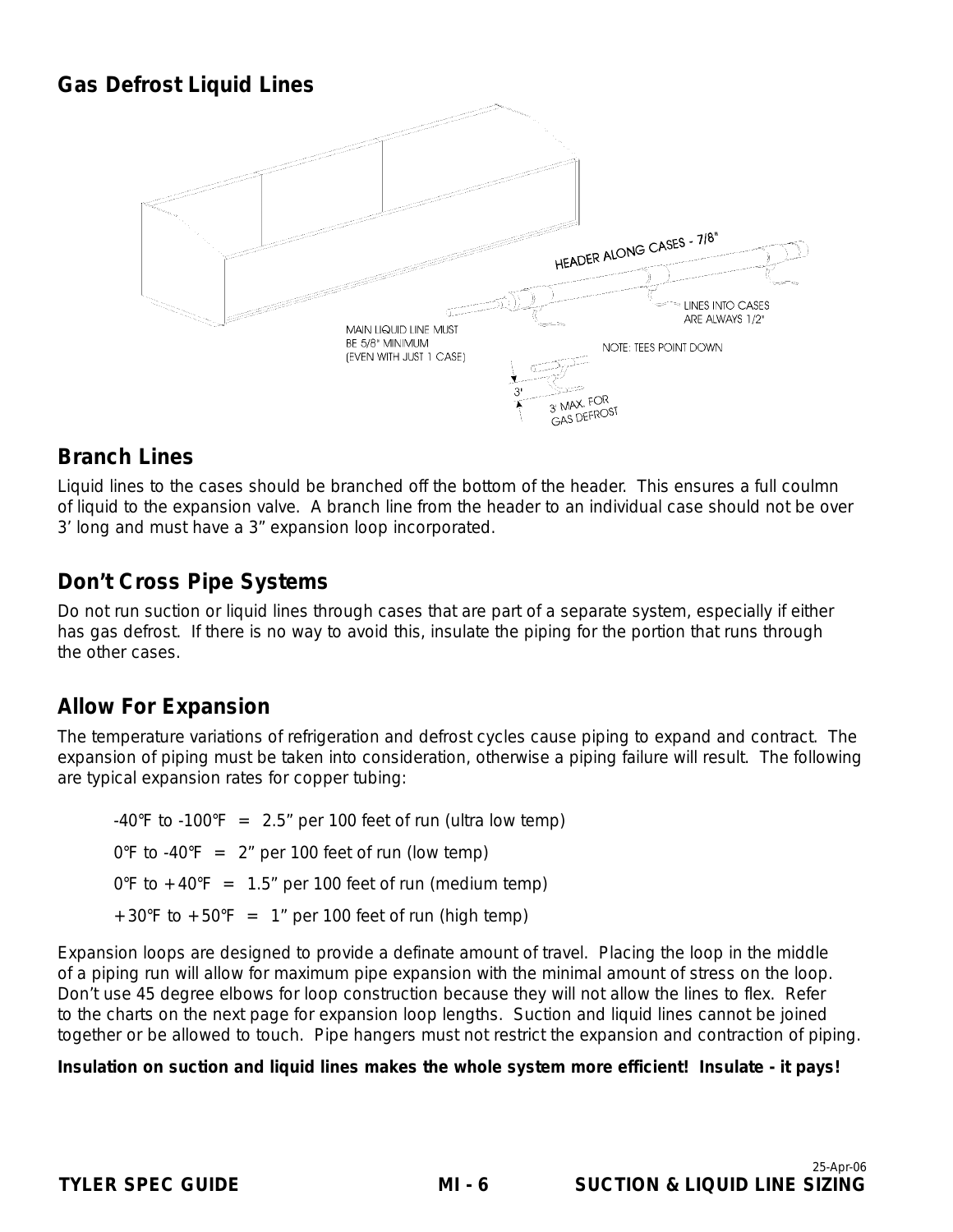### **Expansion Loop Sizing**

**Chart #1** is to be used for A, B and C type loops.

**Chart #2** gives the total length of the expansion joint (L) along the outer surface.

**Example:** Given a 200 foot run of 1-3/8" medium temp piping; there will be a linear expansion of 3" to compensate for (medium temp 1.5" per 100 feet). Pipe diameter has no affect on the amount of linear expansion but is needed for determining the size of the expansion loop. Find the 3" column at the top of Chart #1 and go down until it crosses the 1-3/8" row. The X dimension is 24". If using type A loop, it will be 24"; 48" for type B; and 72" for type C.

| <b>TUBE OD</b> |      |     | 'X' LENGTH - |     |            |     |     |     | (IN INCHES) FOR LINEAR EXPANSION OF: |     |
|----------------|------|-----|--------------|-----|------------|-----|-----|-----|--------------------------------------|-----|
|                | 1/2" | 1"  | $1 - 1/2"$   | 2"  | $2 - 1/2"$ | 3"  | 4"  | 5"  | 6"                                   | 7"  |
| 7/8"           | 8″   | 11" | 13"          | 15" | 17"        | 19" | 22" | 24" | 27"                                  | 29" |
| $1 - 1/8"$     | 9"   | 12" | 15"          | 17" | 20"        | 21" | 25" | 28" | 30"                                  | 33" |
| $1 - 3/8"$     | 10"  | 14" | 17"          | 19" | 22"        | 24" | 27" | 31" | 34"                                  | 36" |
| $1 - 5/8"$     | 10"  | 15" | 18"          | 21" | 24"        | 26" | 30" | 33" | 37"                                  | 39" |
| $2 - 1/8"$     | 12"  | 17" | 21"          | 24" | 27"        | 30" | 34" | 38" | 42"                                  | 45" |
| $2 - 5/8$ "    | 13"  | 19" | 23"          | 27" | 30"        | 33" | 38" | 42" | 46"                                  | 50" |
| $3 - 1/8$ "    | 15"  | 21" | 25"          | 29" | 33"        | 36" | 41" | 46" | 51"                                  | 55" |
| $4 - 1/8$ "    | 17"  | 24" | 29"          | 34" | 38"        | 41" | 48" | 53" | 58"                                  | 63" |
| $5 - 1/8$ "    | 19"  | 26" | 32"          | 37" | 42"        | 46" | 53" | 59" | 65"                                  | 71" |
| $6 - 1/8$ "    | 20"  | 29" | 35"          | 41" | 46"        | 50" | 58" | 65" | 71"                                  | 77" |

#### **Chart #1**



TYPE "A" LOOP

 $2x$ 

TYPE "B" LOOP

 $\times$ 

 $\stackrel{\times}{\sim}$ 

 $\frac{1}{20}$ 

#### **Chart #2**

| Tube od     |      |     | 'X' LENGTH - |      |            | (IN INCHES) FOR LINEAR EXPANSION OF: |      |      |      |      |
|-------------|------|-----|--------------|------|------------|--------------------------------------|------|------|------|------|
|             | 1/2" | 1"  | $1 - 1/2"$   | 2"   | $2 - 1/2"$ | 3"                                   | 4"   | 5"   | 6"   | 7"   |
| 7/8"        | 24"  | 34" | 42"          | 49"  | 54"        | 60"                                  | 69"  | 77"  | 84"  | 91"  |
| $1 - 1/8$ " | 28"  | 39" | 48"          | 55"  | 62"        | 68"                                  | 78"  | 87"  | 96"  | 104" |
| $1 - 3/8"$  | 30"  | 43" | 53"          | 61"  | 68"        | 75"                                  | 86"  | 97"  | 106" | 114" |
| $1 - 5/8$ " | 33"  | 47" | 58"          | 66"  | 74"        | 81"                                  | 94"  | 105" | 115" | 124" |
| $2 - 1/8"$  | 38"  | 54" | 66"          | 76"  | 85"        | 93"                                  | 108" | 120" | 132" | 142" |
| $2 - 5/8$ " | 42"  | 60" | 73"          | 85"  | 95"        | 104"                                 | 120" | 134" | 147" | 158" |
| $3 - 1/8$ " | 46"  | 65" | 80"          | 92"  | 103"       | 113"                                 | 131" | 146" | 160" | 173" |
| $4 - 1/8$ " | 53"  | 75" | 92"          | 106" | 119"       | 130"                                 | 150" | 168" | 184" | 198" |
| $5 - 1/8$ " | 59"  | 84" | 102"         | 118" | 132"       | 147"                                 | 167" | 187" | 205" | 224" |
| $6 - 1/8$ " | 65"  | 91" | 112"         | 129" | 145"       | 158"                                 | 183" | 204" | 224" | 242" |





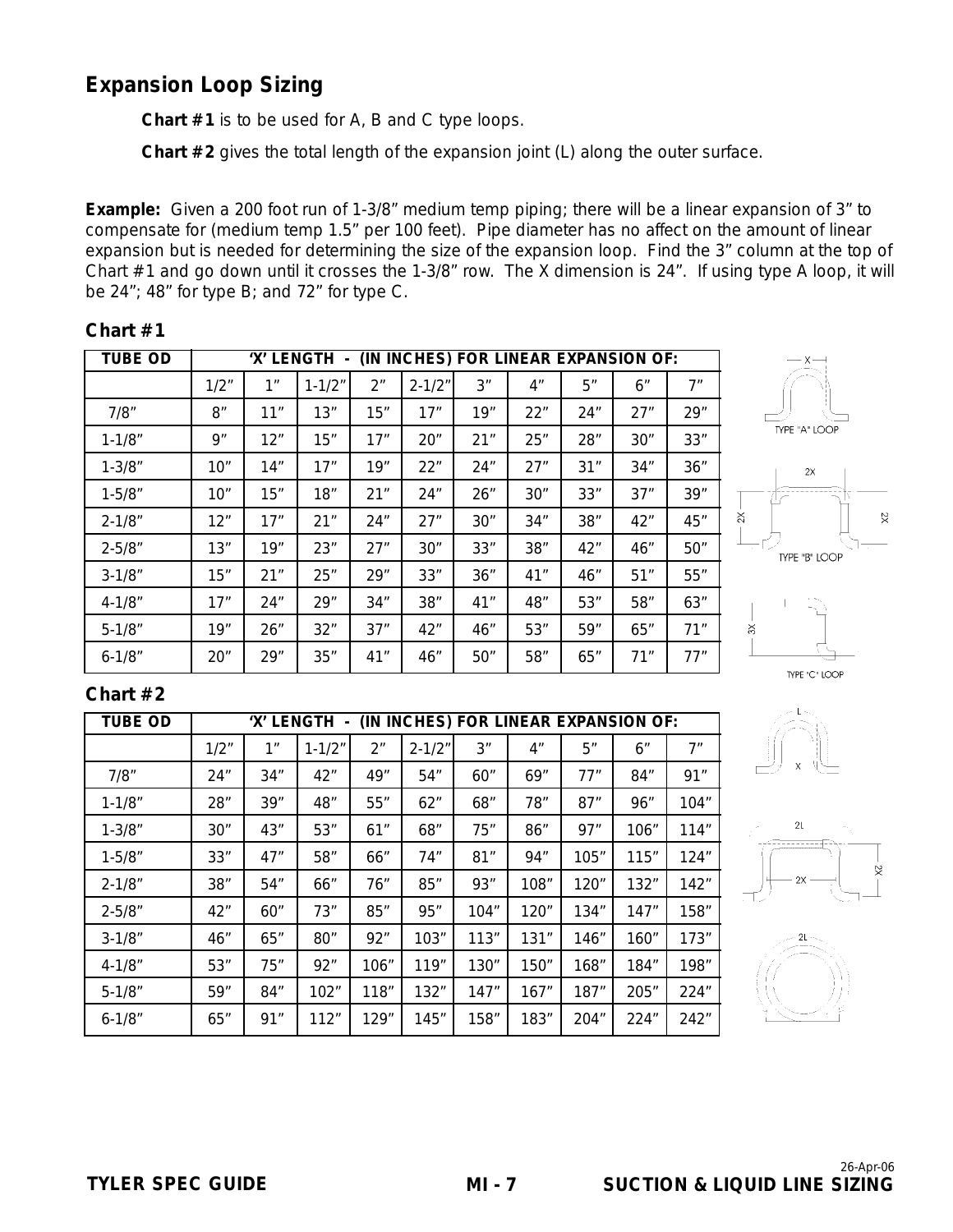### **Suction Line Riser Recommendations**

### **1. Risers which can be Installed without a Trap**

Suction line sizing is based on a design pressure drop which relates to the velocity of the gasses moving through the line. Acceptable velocities for horizontal suction lines (with proper 1/2" slope per 10' run) range from 500' to more than 1500' per minute. A properly sized line at the low range of its capacity will have a low velocity and one at full capacity will have velocities exceeding 1500 fpm. A specified minimum velocity is required to keep oil moving along with the gas when the pipe is vertical. The charts on the next page shows the size selection which will assure oil return up a riser. This size may be the same as the horizontal suction line selection or it may be one size smaller. If the selection point on the chart is close to the dividing line between sizes, use the smaller size. The reducer fitting must be placed after the elbow. Long elbows can be used to make the trap, or a P-trap can be used. **Do not use short elbows**.

#### **2. Risers which Require a P-Trap**

Low temperature systems must be designed knowing that oil is more difficult to move as the temperature is lowered. The refrigerant gas also has a lower capacity to mix with the oil. A trap will allow oil to accumulate, reducing the cross section of the pipe and thereby increase the velocity of the gas. This increased velocity picks up the oil. The velocity chart is to be used to determine if the horizontal line size has sufficient velocity in the vertical position to carry the oil along. Generally, the riser will have to be reduced one size.

#### **3. Risers Requiring Use of Two Traps**

The use of two traps is necessary on long risers for the collection of oil during an off cycle. One trap would not be large enough to contain all coating a riser over 16', and could result in an oil slug delivered to the compressor system.

**Supporting Lines:** Properly supprting the lines suspended from a wall or ceiling is very important. Line supports should isolate the lines from contact with metal. When gas defrost is used, consideration should be given to rolling or sliding supports which allow free expansion and contraction. These supports would be used in conjunction with expansion loops described on page MI-7.

|                      | MAXIMUM RECOMMENDED SPACING BETWEEN SUPPORTS FOR COPPER TUBING |                      |                 |  |  |  |  |  |  |  |  |
|----------------------|----------------------------------------------------------------|----------------------|-----------------|--|--|--|--|--|--|--|--|
| O.D. Line Size (In.) | Max. Span (Ft.)                                                | O.D. Line Size (In.) | Max. Span (Ft.) |  |  |  |  |  |  |  |  |
| 5/8"                 | 5'                                                             | $3 - 1/8$ "          | 12'             |  |  |  |  |  |  |  |  |
| $1 - 1/8"$           |                                                                | $3 - 5/8$ "          | 13'             |  |  |  |  |  |  |  |  |
| $1 - 5/8"$           | o                                                              | $4 - 1/8$ "          | 14'             |  |  |  |  |  |  |  |  |
| $2 - 1/8"$           | 10′                                                            |                      |                 |  |  |  |  |  |  |  |  |

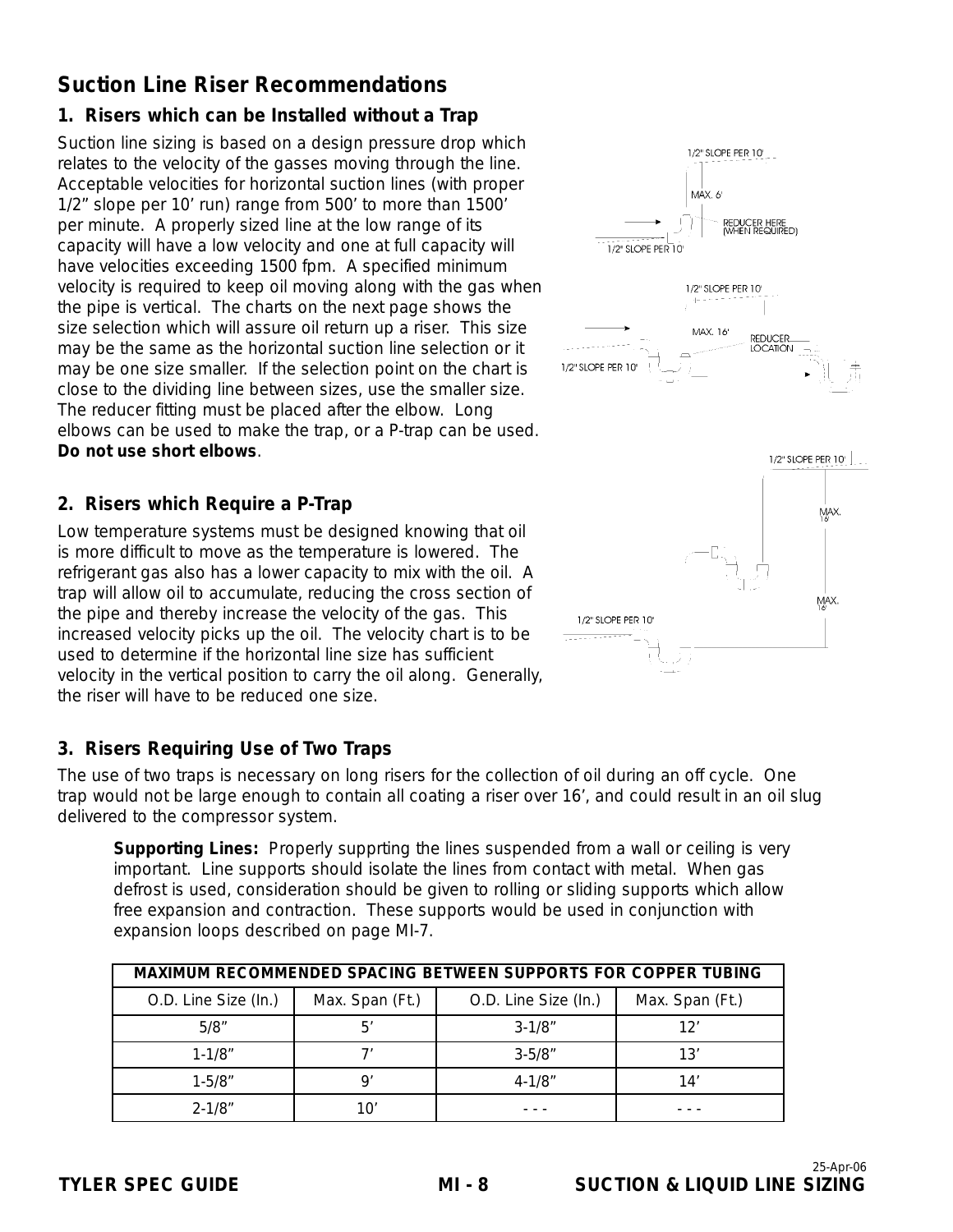### **Vertical Riser Suction Line Size Charts**

Proper line sizing is very important. When sizing for a suction line riser, use the proper chart. These charts are based on maintaining minimum velocities in the risers. This will assure that the oil mixed with the refrigerant will return to the compressor. Improper line sizing could cause less than optimum performance or pose the possibility of compressor damage due to oil failure.

Suction line sizing charts apply to horizontal runs only. **DO NOT use them for sizing vertical runs.** Liquid line sizing charts can be used for both horizontal and vertical runs.

#### **CAUTION**

#### **When in doubt about oil return (due to a point being near a line), use the smaller size line.**

Any sizing of riser or any other suction line, or device, must be considered in view of the total system. The addition of any suction line pressure drop must be ignored.

If suction"P-traps" are used, it is recommended that they be sized according to the horizontal line sizing.

#### **IMPORTANT!**

**Do not arbitrarily reduce vertical risers without consulting these charts. Unnecessary vertical suction line reduction can cause excessive pressure drop, resulting in loss of system capacity.**

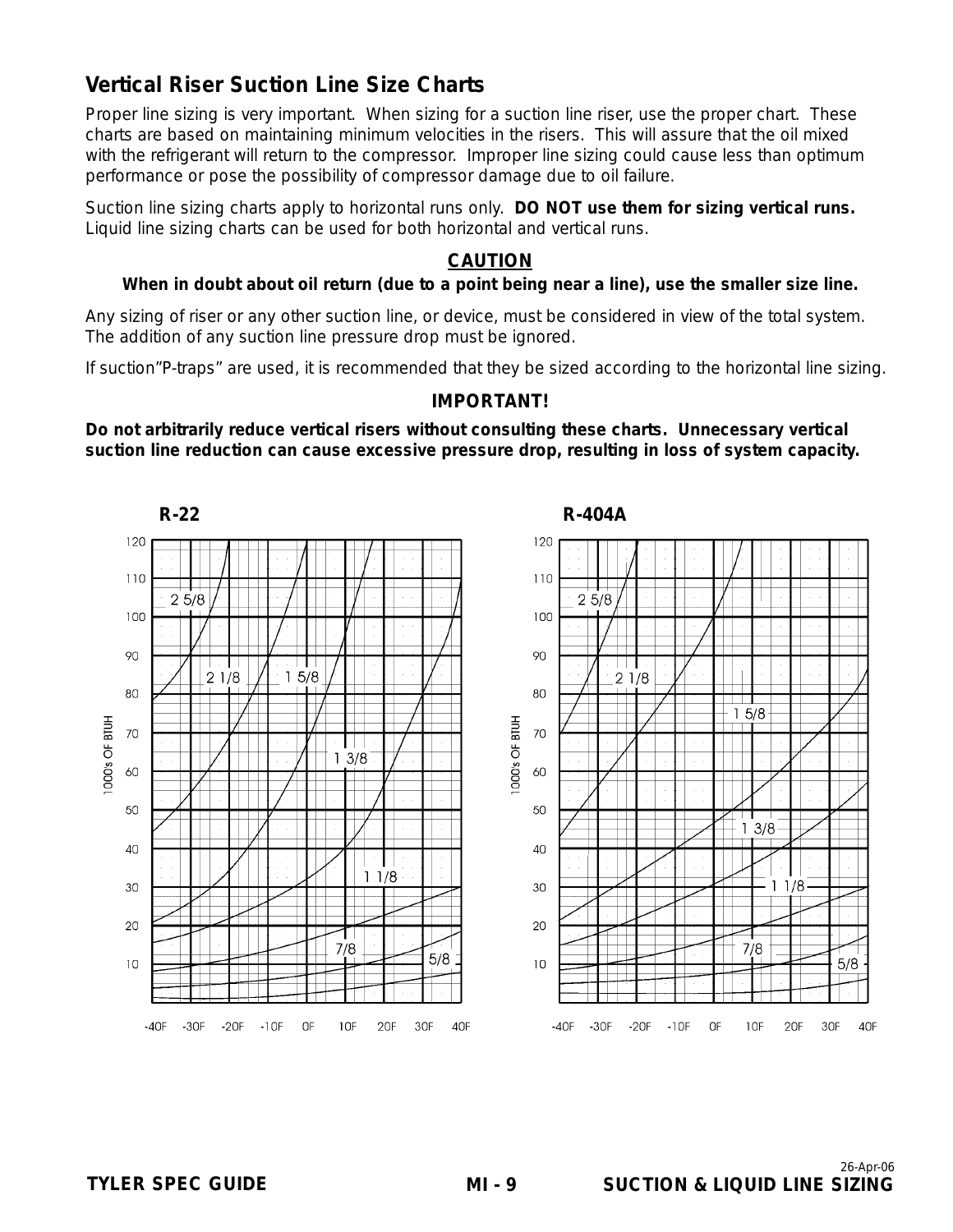### **Line Sizing Guidelines**

Minimum Horizontal Suction Velocity = one half of Minimum Riser Velocity.

Maximum Pressure Drop

 $R-22MT = 2.21$   $R-22LT = 1.15$   $R-404A = 2.46$   $R-404A = 1.33$ 

|            |               |               | <b>MINIMUM RISER VELOCITY</b> |                 |             |               |               | MINIMUM HORIZONTAL SUCTION VELOCITY |                 |
|------------|---------------|---------------|-------------------------------|-----------------|-------------|---------------|---------------|-------------------------------------|-----------------|
|            | <b>R-22MT</b> | <b>R-22LT</b> | <b>R-404AMT</b>               | <b>R-404ALT</b> |             | <b>R-22MT</b> | <b>R-22LT</b> | <b>R-404AMT</b>                     | <b>R-404ALT</b> |
| 1/2"       | 560           | 850           | 440                           | 660             | 1/2"        | 280           | 425           | 220                                 | 330             |
| 5/8"       | 630           | 950           | 490                           | 740             | 5/8"        | 315           | 475           | 245                                 | 370             |
| 7/8"       | 750           | 1130          | 590                           | 890             | 7/8"        | 375           | 565           | 295                                 | 445             |
| $1 - 1/8"$ | 860           | 1300          | 670                           | 1010            | $1 - 1/8$ " | 430           | 650           | 335                                 | 505             |
| $1 - 3/8"$ | 960           | 1440          | 750                           | 1120            | $1 - 3/8"$  | 480           | 720           | 375                                 | 560             |
| $1 - 5/8"$ | 1040          | 1570          | 810                           | 1230            | $1 - 5/8$ " | 520           | 785           | 405                                 | 615             |
| $2 - 1/8"$ | 1200          | 1810          | 930                           | 1410            | $2 - 1/8"$  | 600           | 905           | 465                                 | 705             |
| $2 - 5/8"$ | 1330          | 2010          | 1040                          | 1570            | $2 - 5/8"$  | 665           | 1005          | 520                                 | 785             |

**NOTE: Use R-404A information for R-504 & R-507**

### **R-22 & R-404A Liquid Line Sizing Chart**



#### R-22, R404A at 5# P.D.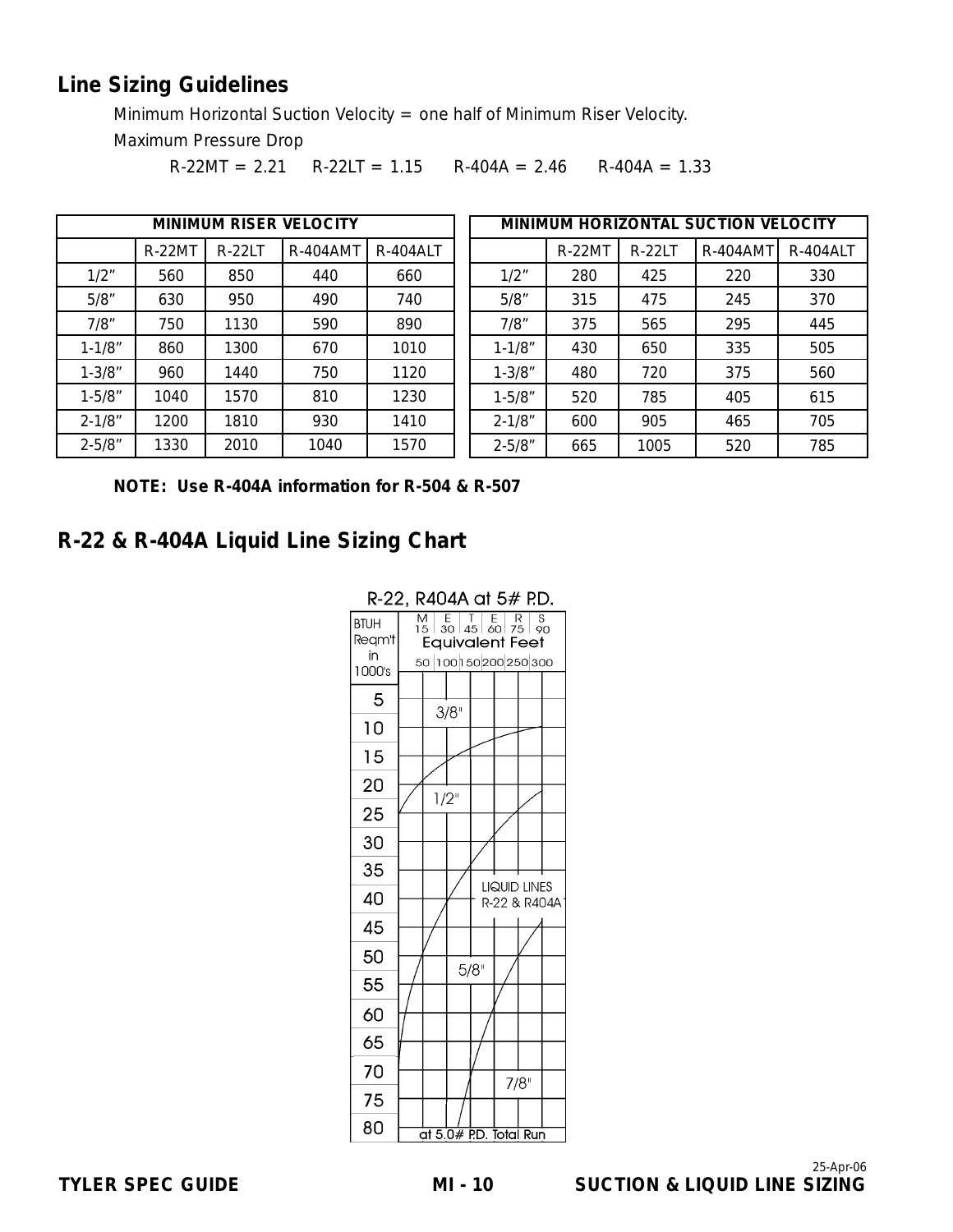# **USING SUCTION LINE SIZING CHARTS CORRECTLY**

### **Suction Line Sizing Charts**

The Suction Line Sizing charts include R-404A and R-22 suction temperatures, and lengths to 300 equivalent feet.\* These charts are based on DuPont data and extensive field experience. The advantage of the graph presentation of information is to show just how close to full capacity a particular selection is. The suction line graphs are arranged according to temperature, and the relationship of temperature and line size becomes readily apparent. The lower the temperature, the larger the line for the same heat load.

\*To determine the "Equivalent Feet" (or Meters), add the length of the pipe and the equivalent footage assigned for each particular fitting. See chart below.

### **Find the Proper Chart**

Find the proper chart based on refrigerant and suction temp. Simply match BTUH load on the horizontal lines with equivalent feet on the vertical line. The point formed by the intersection will indicate the proper size unless it is a dark area. Selections falling inthe dark areas of the charts show that the gas velocity is too slow to assure proper oil return, even with properly sloped lines. Reducing the line one size will increase velocity and pressure drop. Added pressure drop will require greater refrigeration capacity. Be sure the system can handle the added load. See the vertical riser charts for proper sizing of vertical suction lines on page MI-10.

### **Step Sizing**

Step sizing is suggested for selections falling in the first half of a size range. Pipe one size smaller (than the indicated run) can be used for 50' of the run closest to the cases when the entire run is 100 equivalent feet or more. To show this principle, one size range on each suction chart has been bisected by a dotted line to indicate the "First Half-Step Size" and the "2nd Half - Full Size". The purpose of step sizing is to assure better oil return out of the evaporators.

**Example:** Given a 50,000 BTUH load with R-404A at 10°F Suction Temp and 150 Equivalent ft. of line, a 1-5/8" line is required. Since the selection point is in the first half of the range 50' equivalent feet



**10°F SUCTION TEMPERATURE** 

may be sized 1-3/8" usually applied to the first 50' closest to the evaporators, but any 1-3/8" vertical riser height should be subtracted from the 50' step sizing.

|                | EQUIVALENT LENGTH OF PIPE FOR FITTINGS & VALVES (FEET) |             |           |           |                  |          |  |  |  |  |  |  |
|----------------|--------------------------------------------------------|-------------|-----------|-----------|------------------|----------|--|--|--|--|--|--|
| Line Size O.D. | <b>Global Valve</b>                                    | Angle Valve | 90° Elbow | 45° Elbow | Tee, Sight Glass | T-Branch |  |  |  |  |  |  |
| 1/2            | 9                                                      | 5           | 0.9       | 0.4       | 0.6              | 2.0      |  |  |  |  |  |  |
| 5/8            | 12                                                     | 6           | 1.0       | 0.5       | 0.8              | 2.5      |  |  |  |  |  |  |
| 7/8            | 15                                                     | 8           | 1.5       | 0.7       | 1.0              | 3.5      |  |  |  |  |  |  |
| $1 - 1/8$      | 22                                                     | 12          | 1.8       | 0.9       | 1.5              | 4.5      |  |  |  |  |  |  |
| $1 - 3/8$      | 35                                                     | 17          | 2.8       | 1.4       | 2.0              | 7.0      |  |  |  |  |  |  |
| $2 - 1/8$      | 45                                                     | 22          | 3.9       | 1.8       | 3.0              | 10.0     |  |  |  |  |  |  |
| $2 - 5/8$      | 51                                                     | 26          | 4.6       | 2.2       | 3.5              | 12.0     |  |  |  |  |  |  |
| $3 - 1/8$      | 65                                                     | 34          | 5.5       | 2.7       | 4.5              | 15.0     |  |  |  |  |  |  |
| $3 - 5/8$      | 80                                                     | 40          | 6.5       | 3.0       | 5.0              | 17.0     |  |  |  |  |  |  |

26-Apr-06 **TYLER SPEC GUIDE SUCTION & LIQUID LINE SIZING**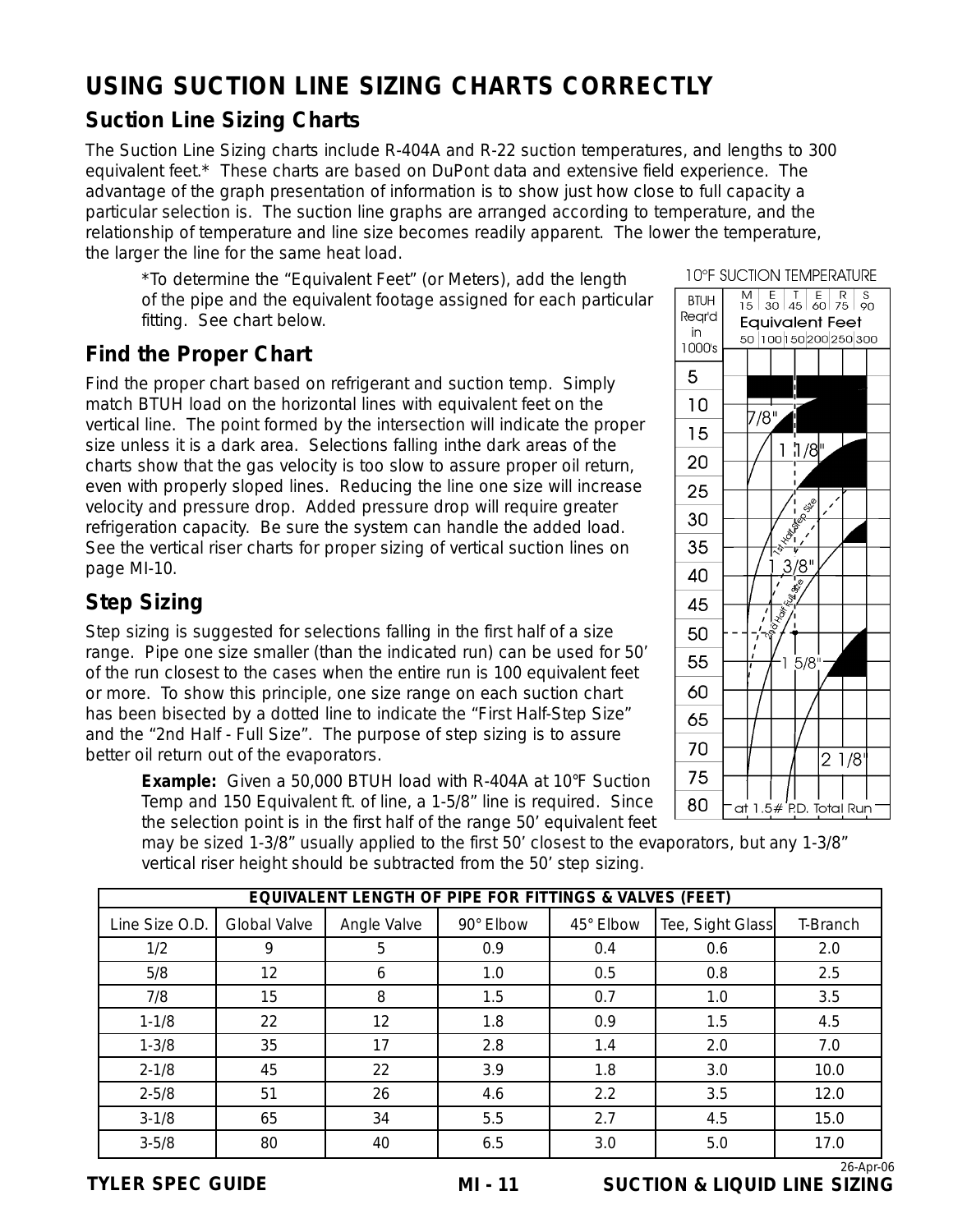# **R-22 Suction Line Sizing**









### **Step Sizing**

Step sizing is suggested for selection in the first half of a size range. Pipe ine size smaller can be used in the 50' closest to the cases when the entire run is 100' or more. Selections falling in the **BLACK AREAS** of the chart show that the gas velocity is below **750** fpm, which is too slow to assure proper oil return. Reducing one size will assure good oil return by increasing velocity, but the added pressure drop will require greater refrigeration capacity. Be sure the compressor selection is adequate.

 $21/8$ 

at 1.5# P.D. Total Run -

70

75

80

#### **NOTE:**

**All horizontal suction lines should be sloped 12" per 10' toward the compressor. See vertical riser charts for proper vertical suction line sizing.**

**MI - 12**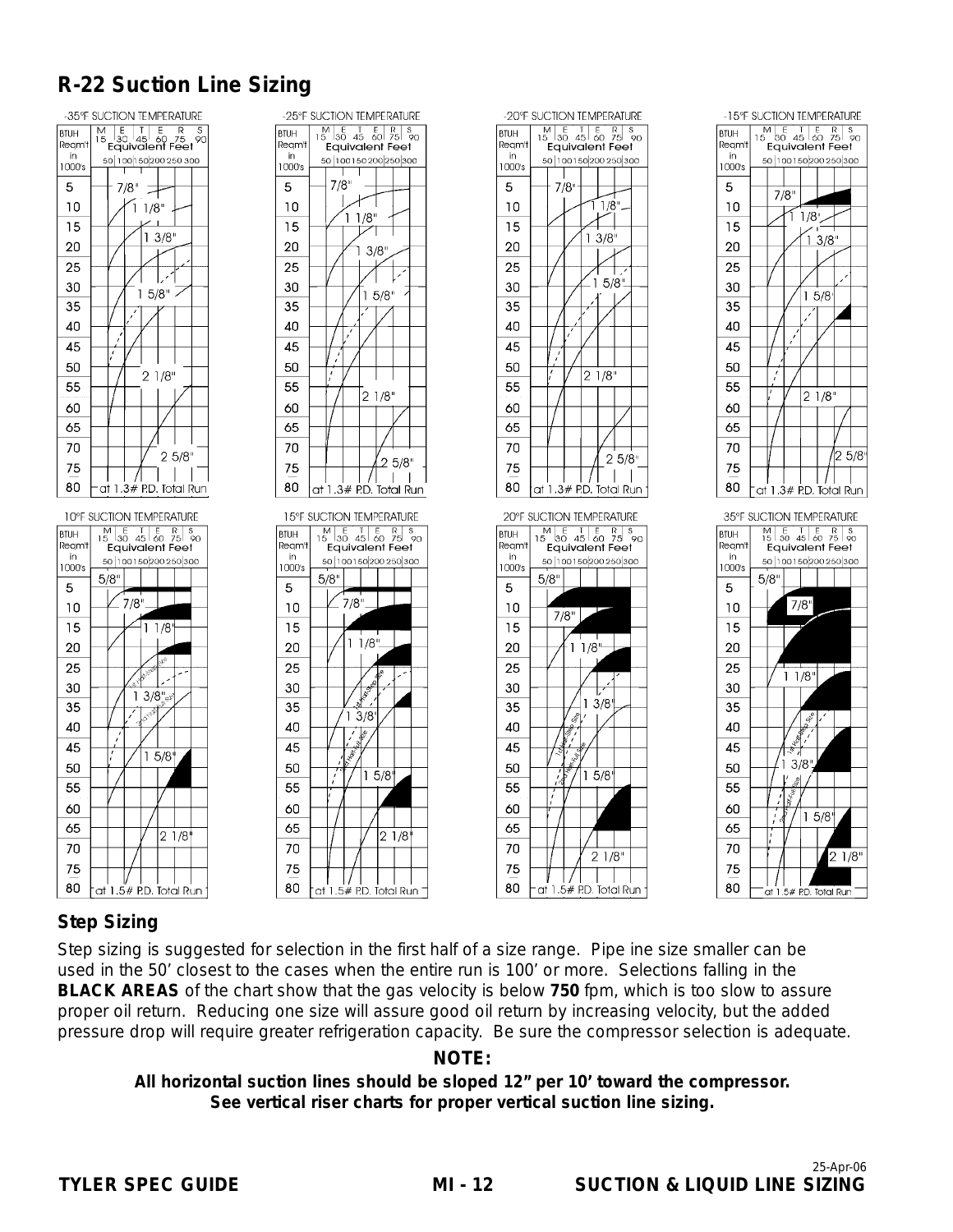## **R-404A Suction Line Sizing**





 $3/8$ 

 $15/8$ 

 $2\overline{1/8}$ 

 $\hat{1}$  3/8

 $15/8$ 

 $21/8$ 

 $25/8$ 



#### **Step Sizing**

Step sizing is suggested for selection in the first half of a size range. Pipe ine size smaller can be used in the 50' closest to the cases when the entire run is 100' or more. Selections falling in the **BLACK AREAS** of the chart show that the gas velocity is below **500** fpm, which is too slow to assure proper oil return. Reducing one size will assure good oil return by increasing velocity, but the added pressure drop will require greater refrigeration capacity. Be sure the compressor selection is adequate.

#### **NOTE:**

**All horizontal suction lines should be sloped 12" per 10' toward the compressor. See vertical riser charts for proper vertical suction line sizing.**

**MI - 13**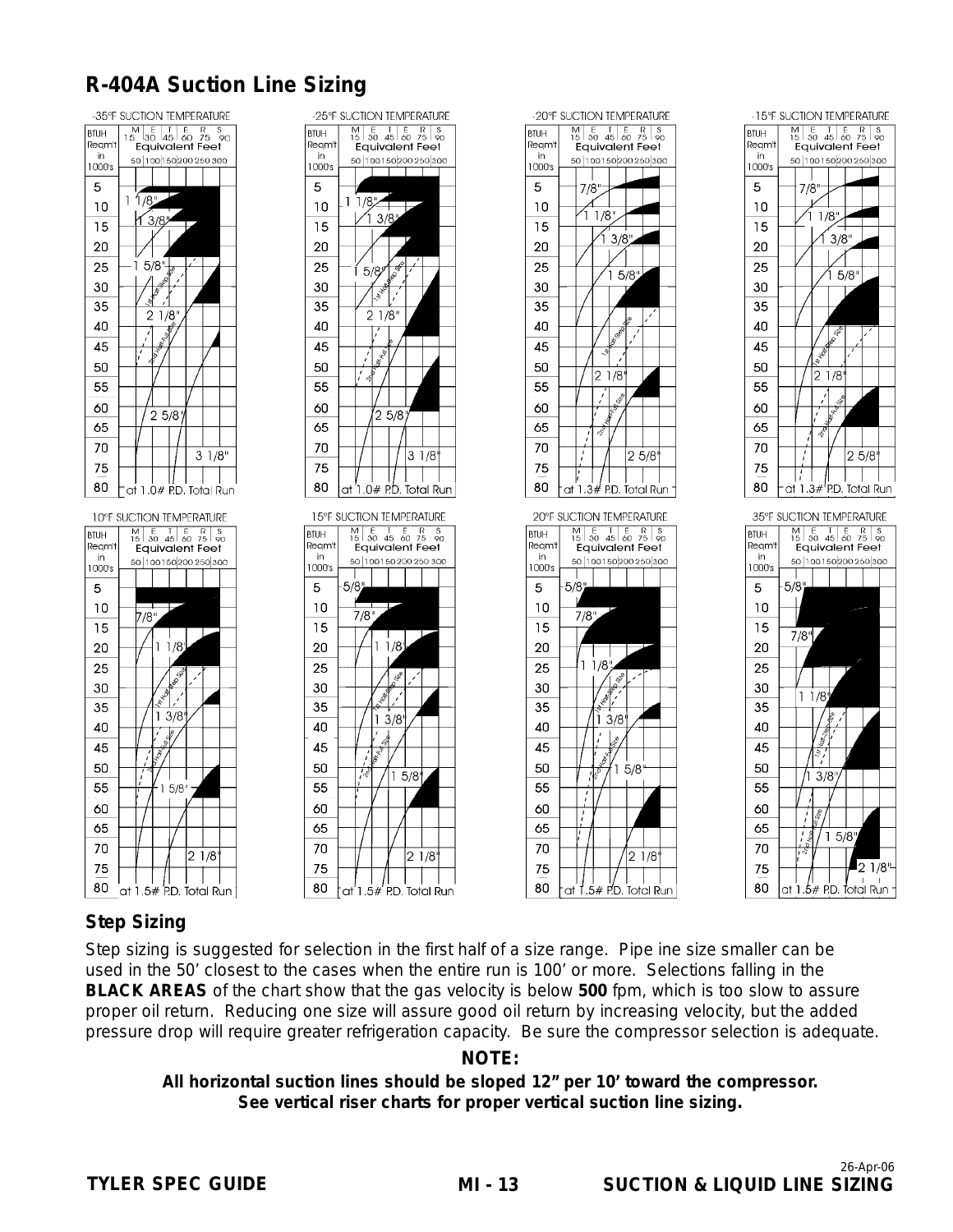### **Avoiding Excessive Pressure Drop**

Pressure drop and resultant capacity losses are becoming more common with the increased use or EPR valves, suction line filters, accumulators and suction manifolds on parallel systems. Each device stands on its own individual merit by contributing to case or system performance. But when all the resultant pressure drops are added, the end result is lower overall system performance. The symptoms may lead one to believe that the system is undersized, but a thorough check using a differential pressure gauge will very likely show where the real trouble lies.

### **Some Pressure Drop Built In**

In general, most manufacturers rate their equipment by allowing for approximately two pounds pressure drop in the suction line between the evaporator to the compressor. Pressure drop built into the evaporator is usually considered by the designer and can frequently be larger than two pounds. This is to provide refrigerant velocities high enough to ensure good oil movement even in the coldest parts of the refrigeration system.

### **Avoiding Excessive Loss of Capacity**

1. Size liquid and suction lines by accurately figuring the proper equivalent length.

#### **EQUIVALELNT LENGTH = ACTUAL PIPING + LENGTH EQUIVALENCE FOR FITTINGS AND COMPONENTS**

Use the equivalent length chart located on page MI-11 to determine the appropriate length for the fittings.

- 2. If possible, avoid high pressure drop components, such as various types of control valves, manifolds, tees, accumulators and filters. These devices should only be used, **after all the factors have been considered.** The disadvantages must be outweighed by the advantages of combining systems, paralleling compressor, obtaining better case temperature control, protecting the compressors and/or safeguarding the system.
- 3. If suction line filters are to be used, size them properly. Use a filter which is the same as main line size or one size over the suction service valve (whichever is larger).

### **When Losses Are Not Made Up**

When pressure drop losses are not properly compensated for, an increase in case entering air temperature can be expected. This will be particularly noticeable when condensing unit is operating at its design ambient condition (90°F or 100°F).

The following approximations can be made:

**Low Temp Case;** each 10% increase (2# P.D.) raises entering air temp about 3°F.

**Medium Temp Case;** each 10% increase raises entering air temp about 2°F.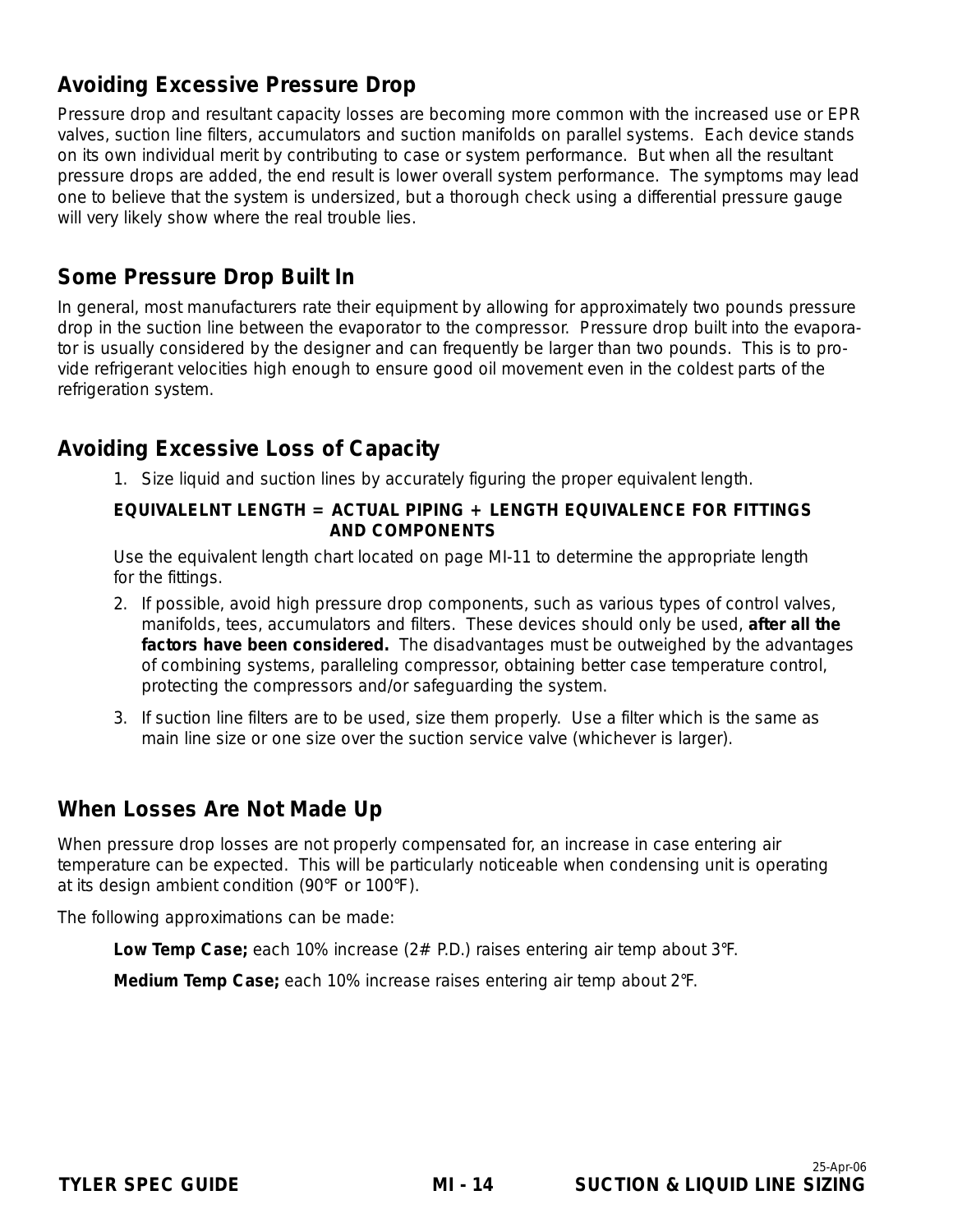# **HIGH SIDE FIELD PIPING**

### **Observe piping run limits for best performance.**

- Maximum 50 equivalent piping feet to Remote Condenser.
- Maximum 100 equivalent piping feet to Heat Recovery Coil.
- Maximum 200 equivalent piping feet total for entire circuit.
- Line size between remote condenser and Heat Recovery coil must be the same size as the discharge line.

### **Installation Notice**

Remote condensers must be mounted enough in relation to the parallel rack so that the liquid drain on the condenser is at least 3' higher that the liquid return inlet on the receiver. This is necessary to ensure free draining. The schematics below show which items need to be installed as field piping. All items above the broken line are considered part of the field piping and are shipped loose. A detailed description can be found in the "Parallel Compressor & Envoroguard Installation & Service Manual".

All the components shown in the field piping diagram should be installed. If a heat recovery coil is used, 3 check valves must be installed as shown in the diagram. One is placed in the normal flow piping to the condenser and the other two at the inlet and outlet of the HR coil. An optional IPR valve for the HR coil will also need to be field installed on the coil, for NC-2 only. Isolation ball valves are recommended for the system and can be ordered as optional equipment.



### **Schematics Are Representative Only**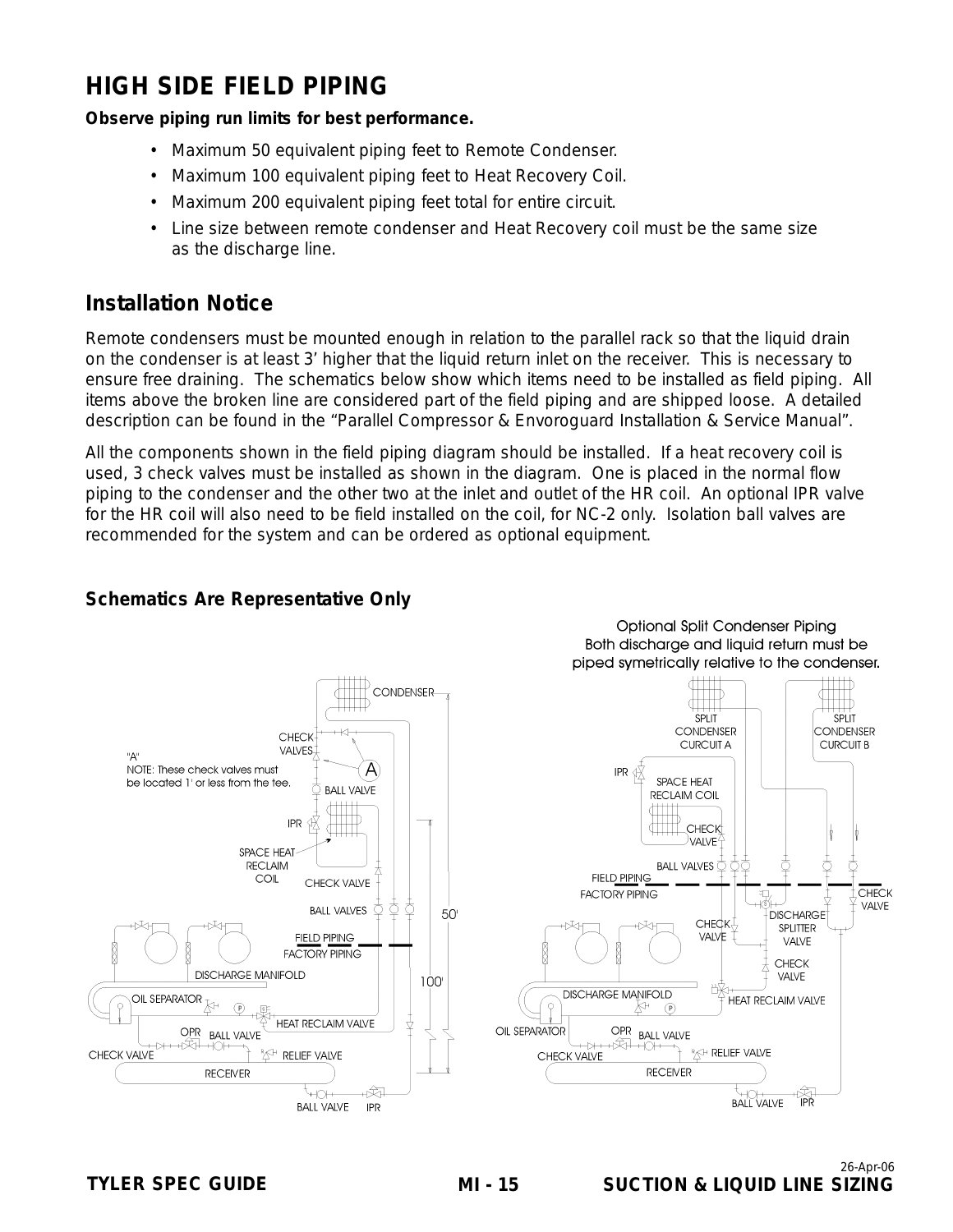# **Discharge to Remote Condenser & Heat Recovery Line Sizing**

|                 |     | $R-22$    | <b>R-404A</b>            |           |                 | $R-22$                   |           | <b>R-404A</b> |           |  |
|-----------------|-----|-----------|--------------------------|-----------|-----------------|--------------------------|-----------|---------------|-----------|--|
| <b>CAPACITY</b> |     |           | <b>EQUIVALENT LENGTH</b> |           | <b>CAPACITY</b> | <b>EQUIVALENT LENGTH</b> |           |               |           |  |
| <b>BTUH</b>     | 50' | 100'      | 50'                      | 100'      | <b>BTUH</b>     | 50'                      | 100'      | 50'           | 100'      |  |
| 6,000           | 3/8 | 1/2       | 1/2                      | 1/2       | 75,000          | 7/8                      | $1 - 1/8$ | $1 - 1/8$     | $1 - 1/8$ |  |
| 12,000          | 1/2 | 1/2       | 5/8                      | 5/8       | 100,000         | $1 - 1/8$                | $1 - 1/8$ | $1 - 1/8$     | $1 - 3/8$ |  |
| 18,000          | 5/8 | 5/8       | 5/8                      | 7/8       | 150,000         | $1 - 1/8$                | $1 - 3/8$ | $1 - 3/8$     | $1 - 3/8$ |  |
| 24,000          | 5/8 | 7/8       | 7/8                      | 7/8       | 200,000         | $1 - 3/8$                | $1 - 3/8$ | $1 - 3/8$     | $1 - 5/8$ |  |
| 36,000          | 7/8 | 7/8       | 7/8                      | 7/8       | 300,000         | $1 - 3/8$                | $1 - 5/8$ | $1 - 5/8$     | $2 - 1/8$ |  |
| 48,000          | 7/8 | 7/8       | 7/8                      | $1 - 1/8$ | 400,000         | $1 - 5/8$                | $2 - 1/8$ | $2 - 1/8$     | $2 - 1/8$ |  |
| 60,000          | 7/8 | $1 - 1/8$ | $1 - 1/8$                | $1 - 1/8$ | 500,000         | $2 - 1/8$                | $2 - 1/8$ | $2 - 1/8$     | $2 - 1/8$ |  |

# **Recommended Liquid Line Sizing (Condenser to Receiver or Liquid Line Manifold)**

|                 | $R-22$              |                   |                    | <b>R-404A</b>       |           |                    |  |  |
|-----------------|---------------------|-------------------|--------------------|---------------------|-----------|--------------------|--|--|
| <b>CAPACITY</b> |                     |                   | <b>RECEIVER TO</b> |                     |           | <b>RECEIVER TO</b> |  |  |
| <b>BTUH</b>     | <b>CONDENSER TO</b> | <b>EVAPORATOR</b> |                    | <b>CONDENSER TO</b> |           | <b>EVAPORATOR</b>  |  |  |
|                 | <b>RECEIVER</b>     | 100'<br>50'       |                    | <b>RECEIVER</b>     | 50'       | 100'               |  |  |
| 6,000           | 3/8                 | 1/4               | 3/8                | 3/8                 | 1/4       | 3/8                |  |  |
| 12,000          | 1/2                 | 3/8               | 3/8                | 1/2                 | 3/8       | 1/2                |  |  |
| 18,000          | 1/2                 | 3/8               | 3/8                | 5/8                 | 1/2       | 1/2                |  |  |
| 24,000          | 5/8                 | 3/8               | 1/2                | 5/8                 | 1/2       | 5/8                |  |  |
| 36,000          | 5/8                 | 1/2               | 1/2                | 7/8                 | 1/2       | 5/8                |  |  |
| 48,000          | 7/8                 | 1/2               | 5/8                | 7/8                 | 5/8       | 5/8                |  |  |
| 60,000          | 7/8                 | 1/2               | 5/8                | 7/8                 | 5/8       | 7/8                |  |  |
| 75,000          | 7/8                 | 1/2               | 5/8                | 7/8                 | 5/8       | 7/8                |  |  |
| 100,000         | 7/8                 | 5/8               | 7/8                | $1 - 1/8$           | 7/8       | 7/8                |  |  |
| 150,000         | $1 - 1/8$           | 7/8               | 7/8                | $1 - 3/8$           | 7/8       | 7/8                |  |  |
| 200,000         | $1 - 1/8$           | 7/8               | 7/8                | $1 - 3/8$           | $1 - 1/8$ | $1 - 1/8$          |  |  |
| 300,000         | $1 - 3/8$           | $1 - 1/8$         | $1 - 1/8$          | $1 - 5/8$           | $1 - 3/8$ | $1 - 3/8$          |  |  |
| 400,000         | $1 - 5/8$           | $1 - 1/8$         | $1 - 1/8$          | $1 - 5/8$           | $1 - 3/8$ | $1 - 3/8$          |  |  |
| 500,000         | $1 - 5/8$           | $1 - 1/8$         | $1 - 3/8$          | $2 - 1/8$           | $1 - 3/8$ | $1 - 3/8$          |  |  |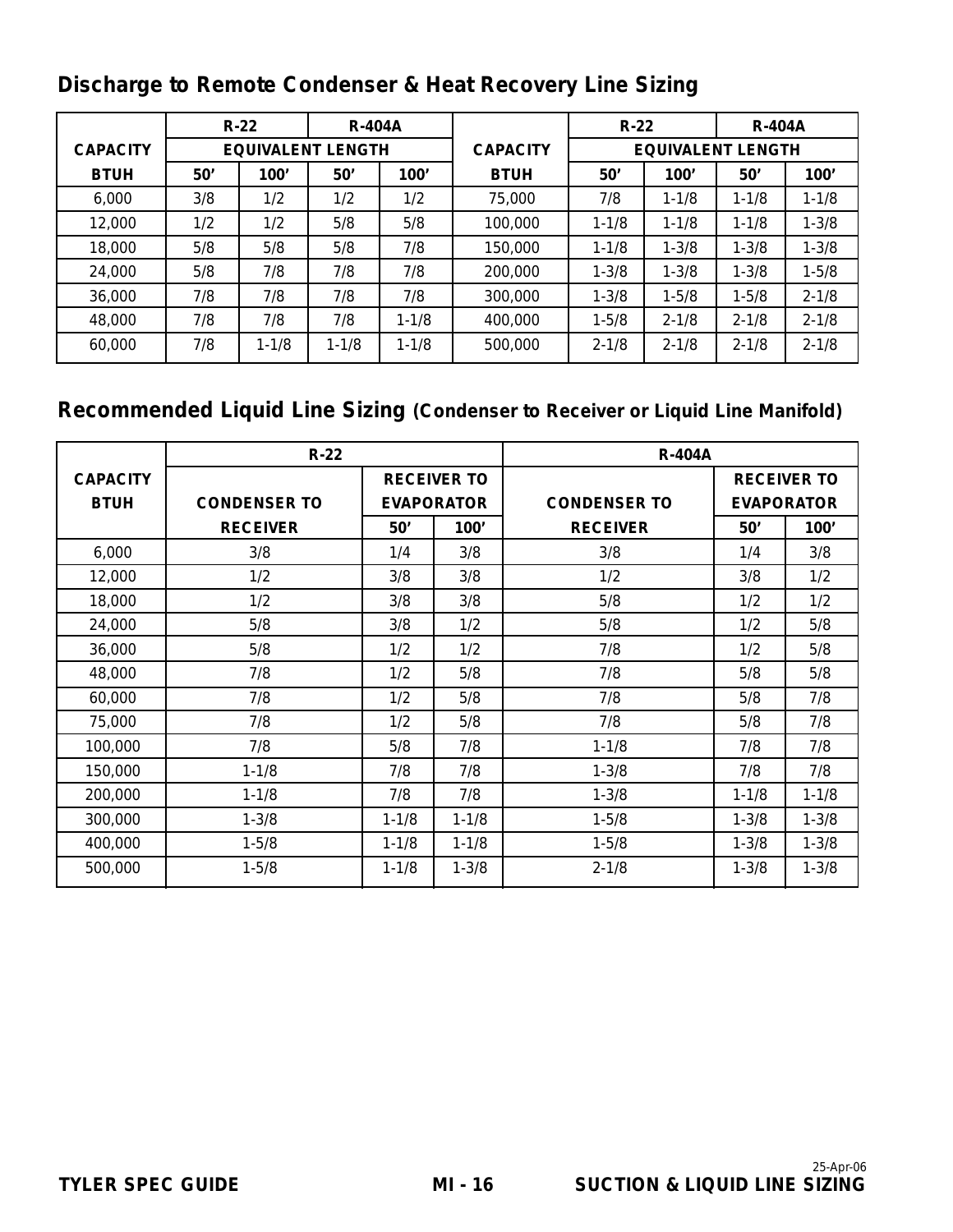### **Piping Procedures for Air Cooled Condensers**

When installing the condenser thermal expansion , it can be compensated for by an inverted piping configuration as shown in Figure 1 on page MI-18. This arrangement will act as an expansion loop for the pipe. All piping should also be run at various offset angles to help compensate for thermal expansion, (see View A).

Figure 1 shows a view of a desirable inlet piping configuration. The piping out of the roof chase (if used) should angle from a vertical to a horizontal. This horizontal run should be supported from below. (All pipes must be individually clamped to the support to help minimize vibration). The piping should then angle upwrds at 90 degrees. This section of piping should also be supported to minimize longitudinal vibrations.

From this point the piping will be redirected in the horizontal direction once again. This horizontal run should use offset piping to where it will need to be attached to the condenser. The 90 degree downward redirection completes the inverted piping configuration.

In all cases try to minimize the "X" and "L" dimensions in your piping runs. In the case of "X"; the longer the unsupported horizontal length, the greater the likelihood of static stresses and vibration being placed on the condenser tube sheet.

Outlet piping does not require the inverted configuration, but should otherwise be braced and supported in the same manner as stated above.





#### **Vibration Isolation & Piping Support**

Piping must be properly supported to minimize line vibration. Vibration is transmitted to the piping by movement of the compressor and pressure pulsations of the refrigerant as it is pushed through the piping. Insufficient and improper supporting of tubing can cause excessive line vibration resulting in:

- Excessive noise.
- Noise transmission to other parts of building.
- Vibration transmission of floors, walls, etc.
- Decreased life of all attached components.
- Line breakage.

A straight run of piping must be supported at each end. Longer runs require additional supports along the length, (usually not more than 8 foot intervals) depending on tubing size and situation. Clamps should be properly anchored and rubber grommets installed between the piping and clamp to prevent line clafing.

#### **NOTE**

**A platform should be placed over any piping, to or from the condenser, that is likely to be stepped on. Most probable spots for this would be near the condenser shell or roof hatch.**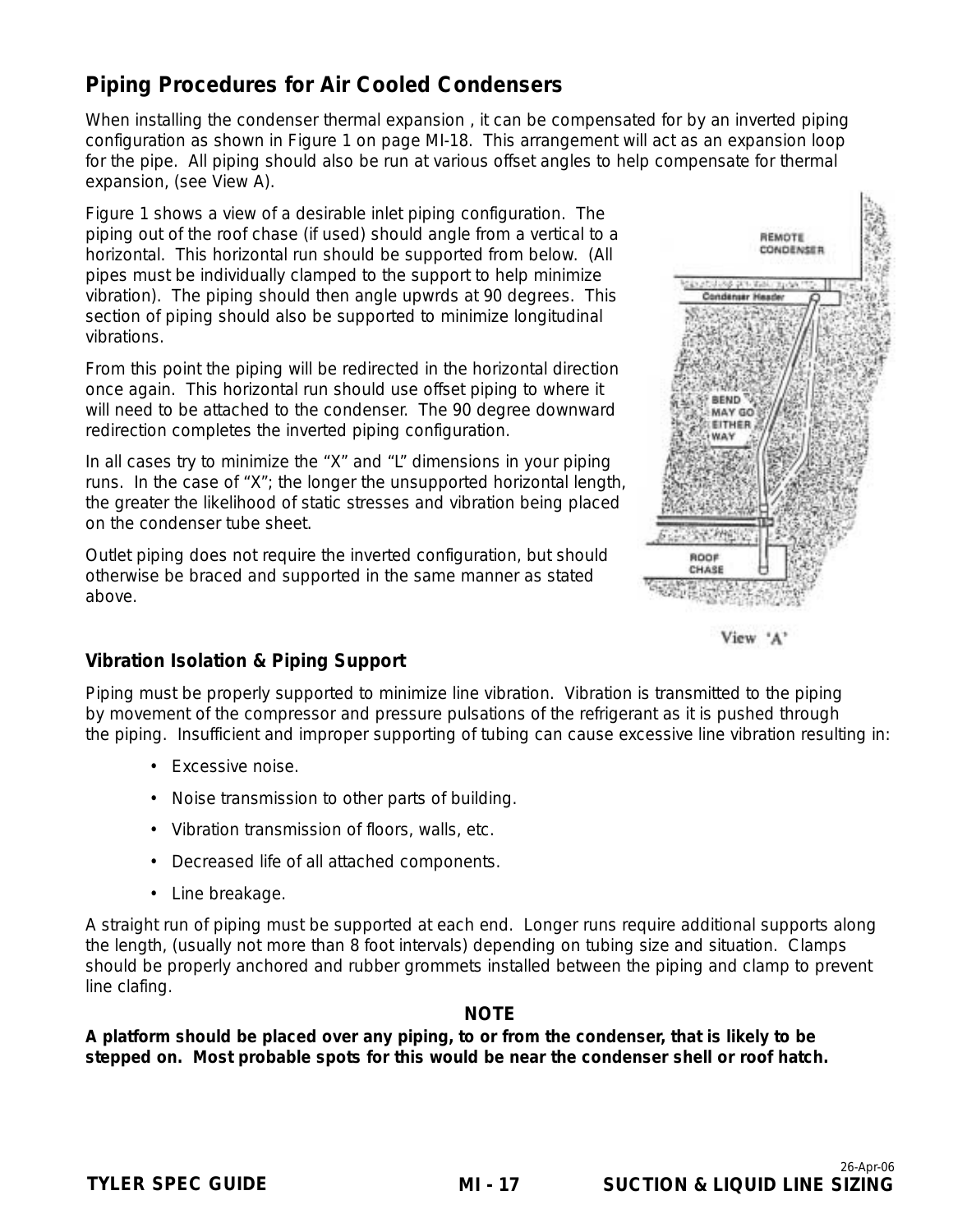#### **Materials**

Use only clean, dry, selaed refrigeration grade copper tubing. Make copper to copper joints with phos-copper alloy or equal. Make joints of dissimilar metals of 35% silver solder. To prevent contamination of the line internally, limit the soldering paste or flux to the minimum required. Flux only the male portion of the connection, never the female portion.

Piping should be purged with dry nitrogen or carbon dioxide during the brazing process. This prevents formation of copper oxide and scale inside the piping which can easily clog the small ports on pilot operated and other valves in the system.

#### **CAUTION**

#### **Pressure regulators must always be used with nitrogen or carbon dioxide.**

#### **Service Valves**

Field installed ball type service valves **are recommended to facilitate servicing** between the machine rack, the remote condenser and the heat recovery coil.

Use long radius elbows rather than short elbows. Less pressure drop and greater trength make the long radius elbows better for the system.

#### **Thermal Expansion**

Thermal expansion and construction cause piping systems to move. When installing piping to a condenser, this movement must be compensated for to prevent damage to the installed equipment. This motion can be accommodated by using the natural flexibility of the piping system during layout, by designing expansion loops, using expansion joints or the employment of fittings. The method selected depends on space, cost, serviceability and maintenance requirements.

Thermal expansion and construction should be provided for by the use of piping bends, elbows, offsets or changes in direction of the piping run.

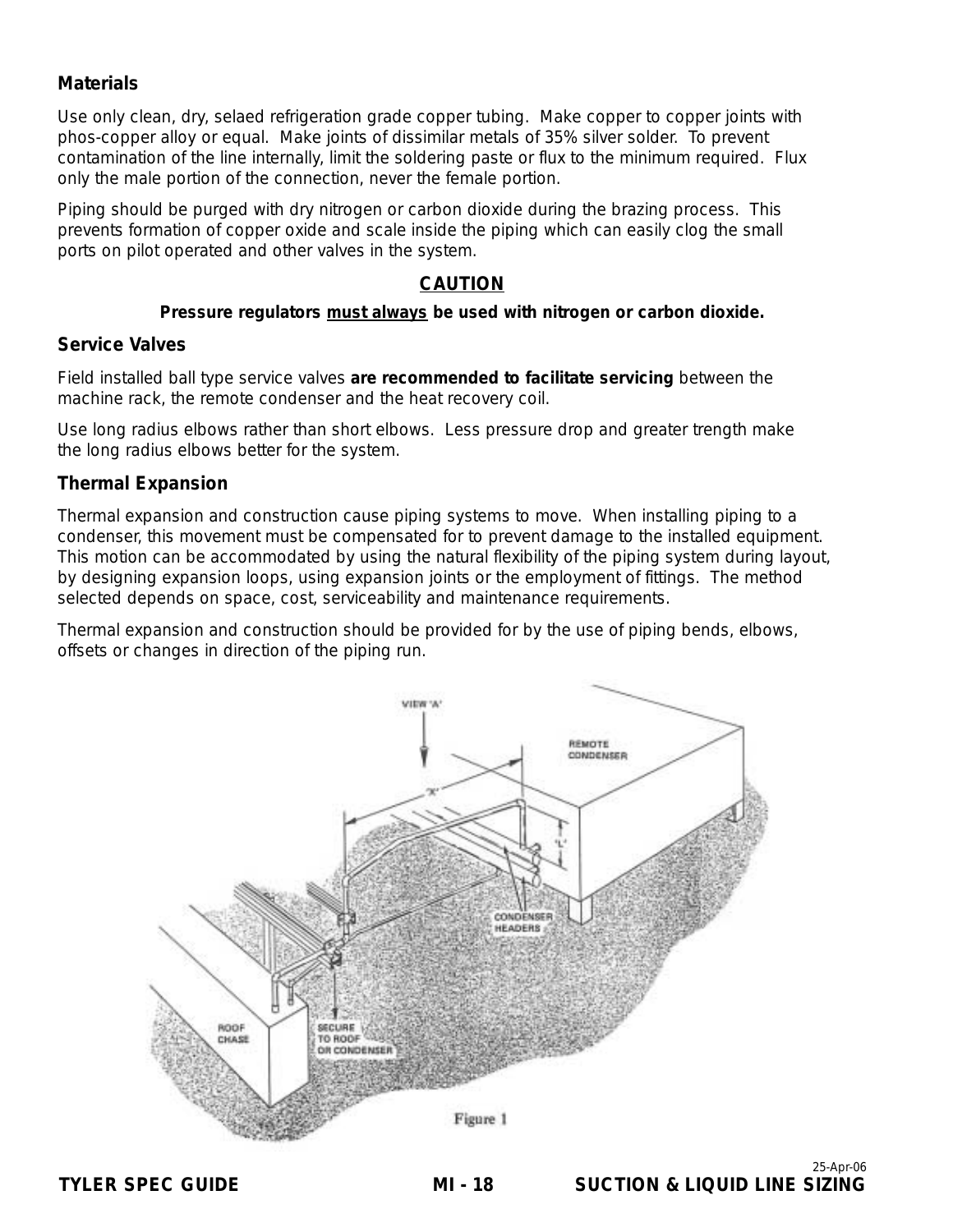# **RECOMMENDED CASE TEMPERATURE & DEFROST CONTROL SETTINGS**

|                                | Disch.                        | Defrost Htr.           |                          | <b>EPR</b>           |                      | <b>Defrost Control</b> |                                    |                  |                                     |
|--------------------------------|-------------------------------|------------------------|--------------------------|----------------------|----------------------|------------------------|------------------------------------|------------------|-------------------------------------|
| Case / Models                  | Air                           |                        | Amps                     |                      |                      | Settings               |                                    |                  | Per Day, Fail-safe, Term. Temp.     |
| Alpine/Advantage/Alegro        | Temp.                         | 6 <sup>'</sup>         | 8'                       | 12'                  |                      | R-22 R-404A            | <b>Electric</b>                    | Time Off         | Gas                                 |
| LF <sub>5</sub>                | $-28^\circ$                   | 4.5 <sup>1</sup>       | $---$                    | $\overline{a}$       | 6                    | 12                     | 2 @ 36/50°                         | -----            | 2 @ 15/55°                          |
| NCSX, NCSGX                    | $-25^\circ$                   | $\overline{a}$         | 13.8                     | 20.6                 | 3                    | 8                      | 1 @ 36/50°                         | -----            | 1 @ 25-30/55°                       |
| $NCN(G)X$ , $NCBX(2)$          | $-25^\circ$                   | $---$                  | 13.8                     | 20.6                 | 3                    | 8                      | 1 @ 36/50°                         | -----            | 1 @ 25-30/55°                       |
| <b>NCEX</b>                    | $-25^\circ$                   | 8.6                    | $\ldots$ .               | $\overline{a}$       | 3                    | 8                      | 1 @ 36/50°                         | $-----$          | 1 @ 25-30/55°                       |
| NCJCX, NCJGCX                  | $-25^\circ$                   | $\overline{a}$         | 21.6                     | 34.6                 | 3                    | 8                      | 1 @ 36/50°                         | -----            | 1 @ 25-30/55°                       |
| NCJECX, NCJGECX                | $-25^\circ$                   | 7.8                    | $- - -$                  | $\overline{a}$       | 3                    | 8                      | 1 @ 36/50°                         | -----            | 1 @ 25-30/55°                       |
| NTJCX, NTJGCX<br>(DUAL TEMP)   | $-25^{\circ}/$<br>$-15^\circ$ | $\overline{a}$         | 21.6                     | 34.6                 | 3/<br>$\overline{7}$ | 8/<br>14               | $1 @ 36/50^{\circ}/$<br>1 @ 60/50° | -----<br>$---$   | 1 @ 25-30/55°/<br>2-3 @ 20-25/55°   |
| <b>NCWX</b>                    | $-25^\circ$                   | $---$                  | 13.8                     | 20.6                 | 3                    | 8                      | 1 @ 46/50°                         | -----            | 1 @ 25-30/55°                       |
| LF <sub>5</sub>                | $-20^\circ$                   | 4.5 <sup>1</sup>       | $---$                    | $---$                | 10                   | 17                     | 2 @ 36/50°                         | $-----$          | 2 @ 15/55°                          |
| LFSC5                          | $-19^\circ$                   | 8.71                   | $---$                    | $---$                | $\overline{a}$       | $- - -$                |                                    | 2 @ 36           |                                     |
| NMF, NMFG                      | $-15^\circ$                   | 6.5                    | 6.9                      | 10.3                 | $\overline{7}$       | 14                     | 1 @ 60/50°                         | $-----$          | 2 @ 16-20/55°                       |
| NFX, NFSX, NFSGX               | $-15^\circ$                   | $- - -$                | 6.9                      | 10.3                 | $\overline{7}$       | 14                     | 1 @ 60/50°                         | -----            | 2-3 @ 20-25/55°                     |
| $NFN(G)X$ , $NFB(G)X(2)$       | $-15^\circ$                   | $---$                  | 6.6                      | 10.3                 | $\overline{7}$       | 14                     | 1 @ 60/50°                         | $---$            | 2-3 @ 20-25/55°                     |
| NFEX, NFEGX                    | $-15^\circ$                   | 8.6                    | $---$                    |                      | $\overline{7}$       | 14                     | 1 @ 60/50°                         | -----            | 2-3 @ 20-25/55°                     |
| NFJCX, NFJGCX                  | $-15^\circ$                   | $---$                  | 13.8                     | 20.6                 | $\overline{7}$       | 14                     | 1 @ 60/50°                         | -----            | 2-3 @ 20-25/55°                     |
| NFJECX, NFJGECX                | $-15^\circ$                   | 7.8                    | $---$                    | $\overline{a}$       | $\overline{7}$       | 14                     | 1 @ 60/50°                         | $- - - - -$      | 2-3 @ 20-25/55°                     |
| NFMJCX, NFMJGCX<br>(DUAL TEMP) | $-15^{\circ}/$<br>$+22^\circ$ | $---$                  | 13.8                     | 20.6                 | 7/<br>37             | 14/<br>50              | 1 @ 60/50°/<br>1 @ 36/50°          | $-----$<br>----- | 2-3 @ 20-25/55°/<br>2-3 @ 16-20/55° |
| NFWX, NFWGX                    | $-15^\circ$                   | $---$                  | 13.8                     | 20.6                 | $\overline{7}$       | 14                     | 1 @ 46/50°                         | $- - - - -$      | 2-3 @ 20-25/55°                     |
| <b>NFWEX</b>                   | $-15^\circ$                   | 6.9                    | $\overline{a}$           | $---$                | $\overline{7}$       | 14                     | 1 @ 46/50°                         | $- - - - -$      | 2-3 @ 20-25/55°                     |
| N6F, N6FL                      | $-10^{\circ}$                 | 19.5                   | 26.0                     | 41.8                 | 10                   | 17                     | 2-3 @ 40/55°                       | $-----$          | 3-4 @ 22-25/60°                     |
| P5FG, P5FGN                    |                               |                        |                          |                      |                      |                        |                                    |                  |                                     |
| (101/E2 with HEAT)             | $-8^{\circ}$                  | 5.8 <sup>2</sup>       | 9.53                     | 16.84                | 19                   | 27                     | 1 @ 46/60°                         | $- - - - -$      | 1 @ 20-25/55°                       |
| (ELIMINAATOR)                  | -8 $^{\circ}$                 | 5.8 <sup>2</sup>       | 9.53                     | 16.84                | 12                   | 19                     | 1 @ 46/60°                         | -----            | 1 @ 20-25/55°                       |
| <b>NFL</b>                     | $-5^{\circ}$                  | 6.5                    | 6.9                      | 10.3                 | 13                   | 21                     | 1 @ 46/50°                         | $- - - - -$      | 2 @ 17-20/55°                       |
| P5FG, P5FGN                    |                               |                        |                          |                      |                      |                        |                                    |                  |                                     |
| (101/E2 with HEAT)             | $+1^{\circ}$                  | 5.8 <sup>2</sup>       | 9.5 <sup>3</sup>         | 16.84                | 18                   | 26                     | 1 @ 46/60°                         | $-----$          | 1 @ 18-20/55°                       |
| (ELIMINAATOR)                  | $+1^{\circ}$                  | 5.82                   | 9.5 <sup>3</sup>         | 16.84                | 17                   | 25.5                   | 1 @ 46/60°                         | $- - - - -$      | 1 @ 18-20/55°                       |
| <b>NMW</b>                     | $+18^\circ$                   | 12.9                   | 13.8                     | 20.6                 | 33                   | 44                     | 4 @ 40/50°                         | 4 @ 40           | 4 @ 20/55°                          |
| <b>NMWE</b>                    | $+18^\circ$                   | 17.25                  | 18.15                    | 24.95                | 33                   | 44                     | 4 @ 40/50°                         | 4@40             | 4 @ 20/55°                          |
| <b>NMWEE</b>                   | $+18^\circ$                   | 21.56                  | 22.46                    | 29.26                | 33                   | 44                     | 4 @ 40/50°                         | 4 @ 40           | 4 @ 20/55°                          |
| LN <sub>5</sub>                | $+20^\circ$                   | 4.3 <sup>1</sup>       | $\scriptstyle\cdots$     | ---                  | 43                   | 56                     | 2 @ 30/50°                         | $-----$          | 2 @ 15/55°                          |
| LNSC5                          | $+20^\circ$                   | 7.5 <sup>1</sup>       | $\scriptstyle\cdots$     | $---$                | 43                   | 56                     | -----                              | 2 @ 30           |                                     |
| NFX, NFSX, NFSGX               | $+22^{\circ}$                 | ---                    | 6.9                      | 10.3                 | 37                   | 49.5                   | 1 @ 36/50°                         | $-----$          | 2-3 @ 16-20/55°                     |
| $NFN(G)X$ , $NFB(G)X(2)$       | $+22^{\circ}$                 | $\cdots$               | 6.6                      | 10.3                 | 38                   | 50                     | 1 @ 36/50°                         | $-----$          | 2-3 @ 16-20/55°                     |
| NFEX, NFEGX                    | $+22^{\circ}$                 | 8.6                    | ---                      | $\cdots$             | 38                   | 50                     | 1 @ 36/50°                         | $-----$          | 2-3 @ 16-20/55°                     |
| NFJCX, NFJGCX                  | $+22^{\circ}$                 | $\scriptstyle\cdots$ . | 13.8                     | 20.6                 | 37                   | 50                     | 1 @ 36/50°                         | $-----$          | 2-3 @ 16-20/55°                     |
| NFJECX, NFJGECX                | $+22^{\circ}$                 | 7.8                    | $\scriptstyle{\cdots}$ . | $\cdots$             | 37                   | 50                     | 1 @ 36/50°                         | $-----$          | 2-3 @ 16-20/55°                     |
| NFWX, NFWGX                    | $+22^{\circ}$                 | $\scriptstyle\cdots$   | 13.8                     | 20.6                 | 38                   | 50                     | 1 @ 36/50°                         | $-----$          | 2-3 @ 16-20/55°                     |
| <b>NFWEX</b>                   | $+22^{\circ}$                 | 6.9                    | $\scriptstyle\cdots$     | $\scriptstyle\cdots$ | 38                   | 50                     | 1 @ 36/50°                         | $-----$          | 2-3 @ 16-20/55°                     |

**MI - 19 TYLER SPEC GUIDE SUCTION & LIQUID LINE SIZING** 26-Apr-06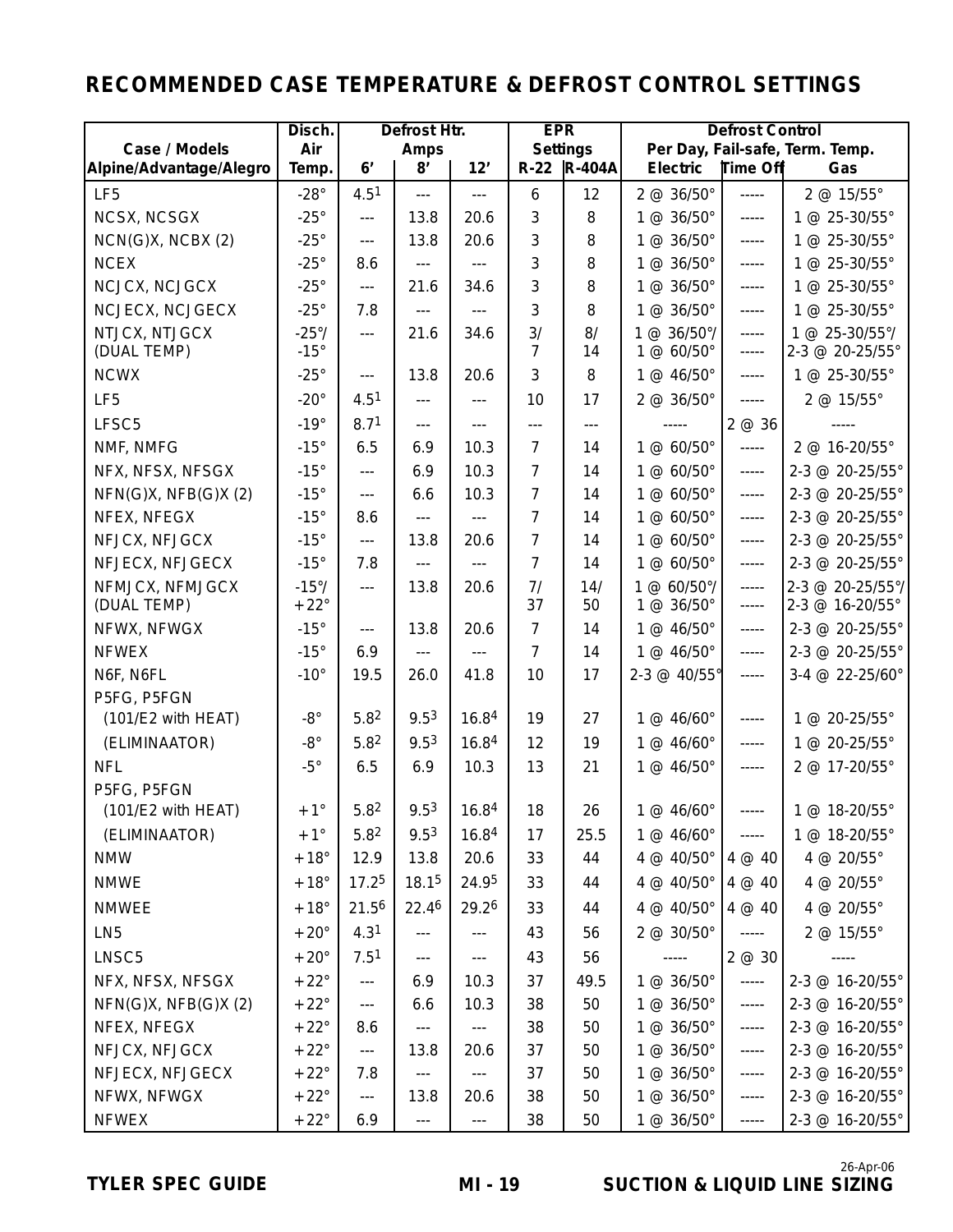|                                     | Disch.        | Defrost Htr.   |         | <b>EPR</b>     |                 | <b>Defrost Control</b> |            |                          |                                 |
|-------------------------------------|---------------|----------------|---------|----------------|-----------------|------------------------|------------|--------------------------|---------------------------------|
| Case / Models                       | Air           |                | Amps    |                |                 | Settings               |            |                          | Per Day, Fail-safe, Term. Temp. |
| <b>NSF Advantage/Alegro</b>         | Temp.         | 6 <sup>'</sup> | 8'      | 12'            |                 | R-22  R-404A           | Electric   | Time Off                 | Gas                             |
| N3MGE                               | $+23^\circ$   | 4.9            | $- - -$ | $\overline{a}$ | 38              | 50                     | 6 @ 36/50° | 6@28                     | 6 @ 12-15/55°                   |
| LPFMT (Self-Serve)                  | $+23^\circ$   | $---$          | $---$   | $---$          | 38              | 50                     | -----      | 4@40                     |                                 |
| LPFDT (Self-Serve)                  | $+23^\circ$   | $\ldots$ .     | $---$   | $- - -$        | 38              | 50                     | -----      | 4@40                     |                                 |
| LPFDT (Dome)                        | $+24^{\circ}$ | $---$          | $---$   | $---$          | 38              | 50                     | -----      | 4@40                     |                                 |
| N6F, N6FL (Meat)                    | $+24^\circ$   | 19.5           | 26.0    | 41.8           | 38              | 50                     | 2 @ 40/55° | $\overline{\phantom{a}}$ | 4 @ 12-15/60°                   |
| N2PSE (Bulk)                        | $+24^{\circ}$ | 4.9            | $---$   | $- - -$        | 43              | 56                     | -----      | 6@28                     | $- - - - -$                     |
| N2PSE (Meat/Deli)                   | $+24^\circ$   | 4.9            | $---$   | $- - -$        | 38              | 49                     | 6 @ 36/50° | 6@28                     | $6 @ 12-15/55°$                 |
| NNG, TNG (Deli)                     | $+25^{\circ}$ | $---$          | $---$   | $---$          | 38              | 50                     | -----      | 6@28                     |                                 |
| N3MG, N3HM, N3HMG                   | $+27^\circ$   | 6.5            | 6.9     | 10.3           | 38              | 50                     | 6 @ 36/50° | 6@28                     | 6 @ 12-15/55°                   |
| N3HME, N3HMGE                       | $+27^\circ$   | 4.9            | $---$   | $---$          | 38              | 50                     | -----      | 6@26                     | $- - - - -$                     |
| <b>NSSD</b>                         | $+27^\circ$   | 6.5            | 6.9     | 10.3           | 37              | 49                     | 6 @ 36/50° | 6@28                     | $6 @ 12-15/55°$                 |
| NMHP, NMGHP                         | $+27.5^\circ$ | $---$          | $---$   | $---$          | 497             | 62 <sup>7</sup>        | -----      | 4@44                     |                                 |
| NM, NMG                             | $+28^\circ$   | 6.5            | 6.9     | 10.3           | 38              | 50                     | 4 @ 19/50° | 4 @ 34                   | 4 @ 12-15/55°                   |
| <b>NHMGHP</b>                       | $+28^\circ$   | $---$          | $---$   | $---$          | 497             | 62 <sup>7</sup>        | -----      | 4 @ 44                   | 4 @ 15/45°                      |
| N2MHP, N6MHP                        | $+28^\circ$   | $\overline{a}$ | $---$   | $---$          | 487             | 617                    | -----      | 6@26                     |                                 |
| N3HMHP, N3HMGHP                     | $+28^\circ$   | $\overline{a}$ | ---     | $---$          | 497             | 62 <sup>7</sup>        | -----      | 6@28                     |                                 |
| N4MHP, N4MGHP                       | $+28^\circ$   | $---$          | ---     | $---$          | 497             | 62 <sup>7</sup>        | -----      | 6@28                     | -----                           |
| N5MG                                | $+28^\circ$   | $---$          | 6.9     | 10.3           | 38              | 50                     | 6 @ 36/50° | 6@32                     | 6 @ 12-15/55°                   |
| N2PS (Bulk)                         | $+28^\circ$   | 6.5            | 6.9     | 10.3           | 43              | 56                     | -----      | 6@28                     |                                 |
| N2PS (Meat/Deli)                    | $+28^{\circ}$ | 6.5            | 6.9     | 10.3           | 38              | 49                     | 6 @ 36/50° | 6@28                     | 6 @ 12-15/55°                   |
| NNG, TNG (Cheese)                   | $+28^\circ$   | $---$          | $- - -$ | $---$          | 43              | 56                     | -----      | 6@28                     |                                 |
| <b>LDRL</b>                         | $+28^\circ$   | $---$          | $---$   | $---$          | 37              | 49                     | -----      | 4 @ 45                   |                                 |
| LPD (Pizza)                         | $+28^{\circ}$ | $\overline{a}$ | $---$   | $---$          | 38              | 50                     | -----      | 4 @ 30                   |                                 |
| RCCG (Riser Opt. 2)                 | $+28^\circ$   | $\overline{a}$ | $---$   | $---$          | 35              | 46                     | -----      | 4 @ 30                   |                                 |
| RCCG (Std. Riser)<br>(Riser Opt. 1) | $+28^\circ$   | $---$          | $---$   | $---$          | 38              | 50                     | -----      | 4 @ 30                   |                                 |
| <b>LDSSI</b>                        | $+28.5^\circ$ | $---$          | ---     | $- - -$        | 44              | 57                     | -----      | 4 @ 40                   |                                 |
| N3MGHP, N3MGHPE,                    | $+29^\circ$   | ---            |         | $---$          | 497             | 62 <sup>7</sup>        | -----      | $4 \omega 32$            | -----                           |
| N3MGHPEX                            |               |                |         |                |                 |                        |            |                          |                                 |
| N5MHP, N5MGHP                       | $+29^\circ$   | $---$          | $---$   | $---$          | 497             | $62^7$                 | -----      | 6@26                     |                                 |
| LPFMT (Dome)                        | $+29^\circ$   | $---$          | ---     | $---$          | 38              | 50                     | -----      | 4 @ 40                   |                                 |
| N2P (Meat/Deli)                     | $+30^{\circ}$ | 6.5            | 6.9     | 10.3           | 38              | 49                     | 6 @ 36/50° | 6@28                     | 6 @ 12-15/55°                   |
| NLD, NFD, NVD                       | $+30^\circ$   | $---$          | $---$   | $---$          | 36              | 47                     | -----      | 1 @ 46                   | -----                           |
| TLD, TLD(2, 4, 6) (L/R)             | $+30^{\circ}$ | ---            | ---     | $- - -$        | 52              | 67                     | -----      | 4 @ 20                   |                                 |
| N6DHP(LR/MR)                        | $+31^{\circ}$ | ---            | ---     | $---$          | 52 <sup>7</sup> | 667                    | -----      | 6@16                     | -----                           |
| NHDHP(L/M) (Shelving)               | $+31^{\circ}$ | $---$          | ---     | $\cdots$       | 52 <sup>7</sup> | 667                    | -----      | 6@24                     | -----                           |
| (Peg Bars/Mixed)                    | $+31^{\circ}$ | ---            | $---$   | $---$          | 50 <sup>7</sup> | 647                    | -----      | 6@26                     | -----                           |
| (Produce Insert)                    | $+31^{\circ}$ | ---            | ---     | $---$          | 55 <sup>7</sup> | 707                    | -----      | 6@24                     | -----                           |
| N6D(LR/MR)                          | $+32^{\circ}$ | $---$          | 6.9     | 10.3           | 44              | 57                     | 4 @ 24/41° | 4 @ 24                   | 4 @ 15/55°                      |
| NHD(L/M)                            | $+32^{\circ}$ | 4.7            | 6.9     | 10.3           | 44              | 57                     | 4 @ 24/41° | 4 @ 24                   | 4 @ 15/55°                      |
| LDFL                                | $+32^{\circ}$ | $---$          | ---     | ---            | 43              | 56                     | -----      | 4 @ 45                   |                                 |
| $LD-48$                             | $+32^\circ$   | $---$          | ---     | $\cdots$       | 41              | 53                     | -----      | 6@20                     | -----                           |
| N2P (Bulk)                          | $+33^\circ$   | 6.5            | 6.9     | 10.3           | 43              | 56                     | -----      | 6@28                     | -----                           |

#### **TYLER SPEC GUIDE SUCTION & LIQUID LINE SIZING**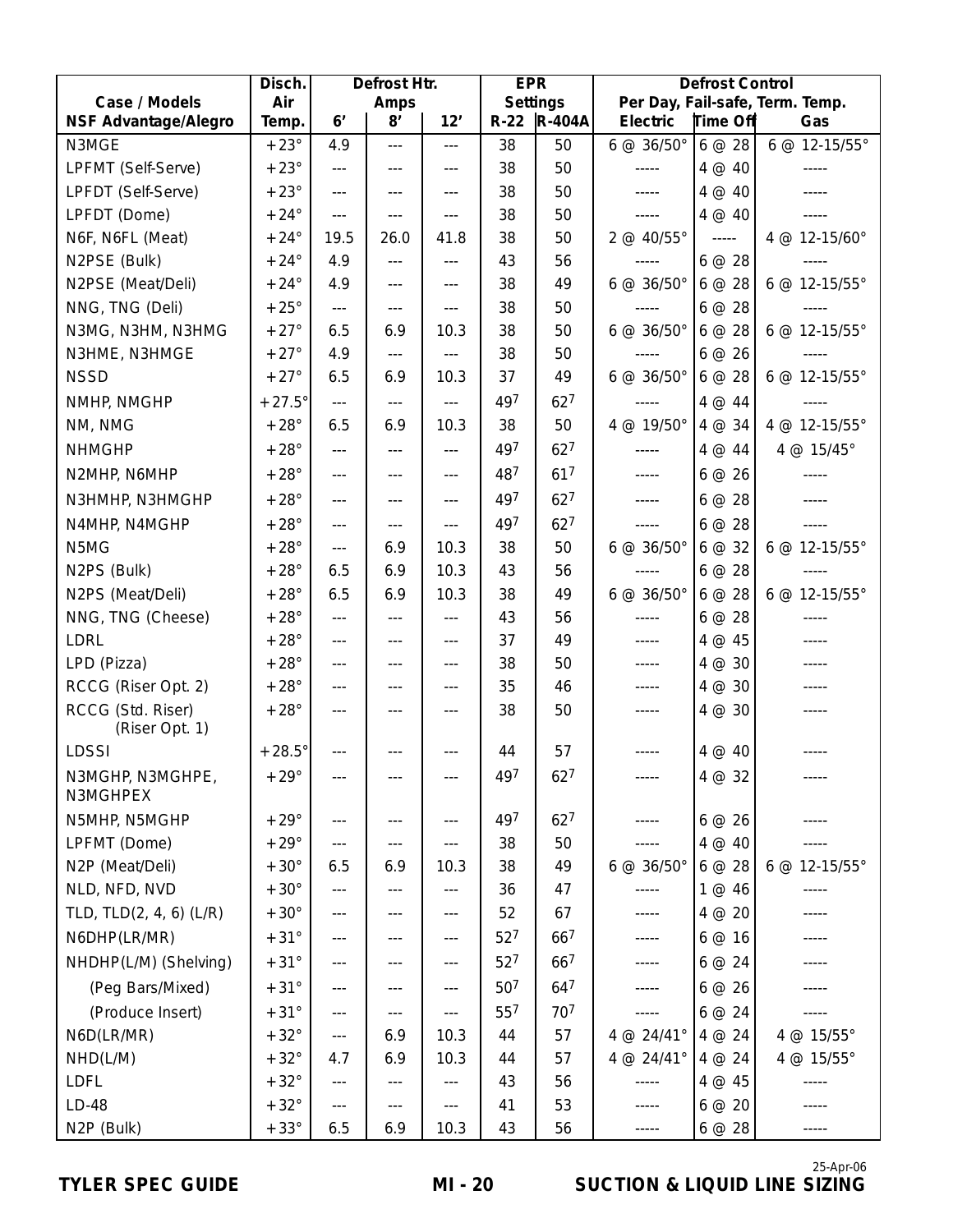|                                 | Disch.           |                | Defrost Htr.         |                | <b>EPR</b>      |                |             | <b>Defrost Control</b> |                                 |
|---------------------------------|------------------|----------------|----------------------|----------------|-----------------|----------------|-------------|------------------------|---------------------------------|
| Case / Models                   | Air              |                | Amps                 |                |                 | Settings       |             |                        | Per Day, Fail-safe, Term. Temp. |
| <b>NSF Advantage/Alegro</b>     | Temp.            | 6 <sup>'</sup> | 8'                   | 12'            |                 | R-22 R-404A    | Electric    | Time Off               | Gas                             |
| N6D(L/M/H)                      | $+33^\circ$      | 4.7            | 6.9                  | 10.3           | 44              | 57             | 4 @ 24/41°  | 4 @ 24                 | 4 @ 15/55°                      |
| N6PHPM26 (Bulk)                 | $+33^\circ$      | $\overline{a}$ | $\overline{a}$       | $-$ --         | 547             | 687            | -----       | 6@12                   | -----                           |
| $LD-54$                         | $+33^\circ$      | $- - -$        | $-$                  | $-$            | 41              | 53             | -----       | 6@20                   |                                 |
| NP (Bulk)                       | $+34^{\circ}$    | $- - -$        | $---$                | $---$          | 43              | 56             | $- - - - -$ | $3-4 \ @ 40$           | -----                           |
| P5NG, P5NGN                     | $+34^{\circ}$    | $---$          | $---$                | $---$          | 51              | 65             | -----       | 1 @ 34                 | -----                           |
| N6DN(L/M/H)                     | $+34^{\circ}$    | 4.7            | 6.9                  | 10.3           | 44              | 57             | 6 @ 18/41°  | 6@18                   | 6 @ 15/55°                      |
| N6DHP(L/M/H) (Shelving)         | $+34^{\circ}$    | $\overline{a}$ | $\scriptstyle\cdots$ | $---$          | 52 <sup>7</sup> | 667            | -----       | 6@16                   | -----                           |
| (Peg Bars/Mixed)                | $+34^{\circ}$    | $- - -$        | $---$                | $---$          | 50 <sup>7</sup> | 647            | -----       | 6@18                   | -----                           |
| (Produce Insert)                | $+36^\circ$      | $- - -$        | $- - -$              | $- - -$        | 557             | 707            | -----       | 6@16                   | -----                           |
| TLM, TLF                        | $+34^{\circ}$    | $\overline{a}$ | $---$                | $---$          | 37              | 49             | $- - - - -$ | 2 @ 70                 | -----                           |
| TLM(2/4/6) (L/R)                | $+34^{\circ}$    | $- - -$        | $---$                | $---$          | 37              | 49             | -----       | 2 @ 70                 | -----                           |
| $LD-60$                         | $+34^{\circ}$    | $---$          | $---$                | $---$          | 41              | 53             | -----       | 6@20                   | -----                           |
| <b>LRPHP</b>                    | $+34^{\circ}$    | $\overline{a}$ | $\overline{a}$       | $\overline{a}$ | 50 <sup>7</sup> | 647            | -----       | 6@12                   | $- - - - -$                     |
| N6F, N6FL (Dairy)               | $+35^{\circ}$    | 19.5           | 26.0                 | 41.8           | 49              | 62             | 2 @ 40/55°  | $- - - - -$            | 4 @ 12-15/60°                   |
| N5P (Bulk)                      | $+35^{\circ}$    | $\ldots$       | $---$                | $- - -$        | 43              | 56             | -----       | 3 @ 40                 | -----                           |
| NPW, NPWE, NPWEE,<br>NPE (Bulk) | $+35^\circ$      | $- - -$        | $---$                | $---$          | 43              | 56             | -----       | 1 @ 60                 | -----                           |
| N5D, N5DH, N5DL                 | $+35^\circ$      | $- - -$        | ---                  | $---$          | 37              | 49             | -----       | 4 @ 24                 |                                 |
| N <sub>5</sub> D <sub>SC</sub>  | $+35^{\circ}$    | $\overline{a}$ | $---$                | $---$          | $\overline{a}$  | $\overline{a}$ | -----       | 6@28                   |                                 |
| $LD-72$                         | $+35^{\circ}$    | $---$          | $---$                | $---$          | 41              | 53             | -----       | 6@20                   |                                 |
| N2PSSC (Bulk)                   | $+35^{\circ}$    | $---$          | $- - -$              | $---$          | $---$           | $---$          | -----       | 4 @ 18                 | -----                           |
| NRPIE, NRPIEE                   | $+35^\circ$      | $---$          | $---$                | $---$          | 43              | 56             | -----       | 1@60                   | -----                           |
| <b>NLBR</b>                     | $+36^\circ$      | $---$          | $---$                | $---$          | 51              | 65             | -----       | 6@20                   | -----                           |
| <b>NLBS</b>                     | $+36^{\circ}$    | $- - -$        | $---$                | $- - -$        | $\overline{a}$  | $- - -$        | -----       | 6@20                   | -----                           |
| FDESC (Floral)                  | $+37^\circ$      | $- - -$        | $---$                | $---$          | $---$           | $\overline{a}$ | -----       | 6@25                   | -----                           |
| N1P, N4P (Bulk)                 | $+38^\circ$      | $- - -$        | $---$                | $---$          | 43              | 56             | -----       | $3-4 \ @ 40$           | -----                           |
| N3P(L/H) (Bulk)                 | $+38^\circ$      | $---$          | $---$                | $---$          | 43              | 56             | -----       | 3 @ 40                 | $- - - - -$                     |
| N4PHP (Bulk)                    | $+39^\circ$      | $- - -$        | $---$                | $---$          | 607             | 757            | -----       | 2 @ 10                 |                                 |
| N1PHP (Bulk)                    | $+42^{\circ}$    | $\overline{a}$ | $---$                | $---$          | 607             | 757            | -----       | 2 @ 10                 | -----                           |
| NLM, NLF, NFM, NFF,<br>NVM, NVF | N/A <sup>8</sup> | $---$          | $---$                | $---$          | 36              | 47             | -----       | 1 @ 110                | -----                           |

NOTES: 1) Defrost Heater Amps based on 5-foot case. 5) Defrost Heater Amps based on case with 1 end case.

2) Defrost Heater Amps based on 2-door case. 6) Defrost Heater Amps based on case with 2 end cases.

3) Defrost Heater Amps based on 3-door case. 7) ADD 0.5# to EPR setting for each 1000 foot rise in elevation.

- 4) Defrost Heater Amps based on 5-door case. 8) N/A = Not Available.
-